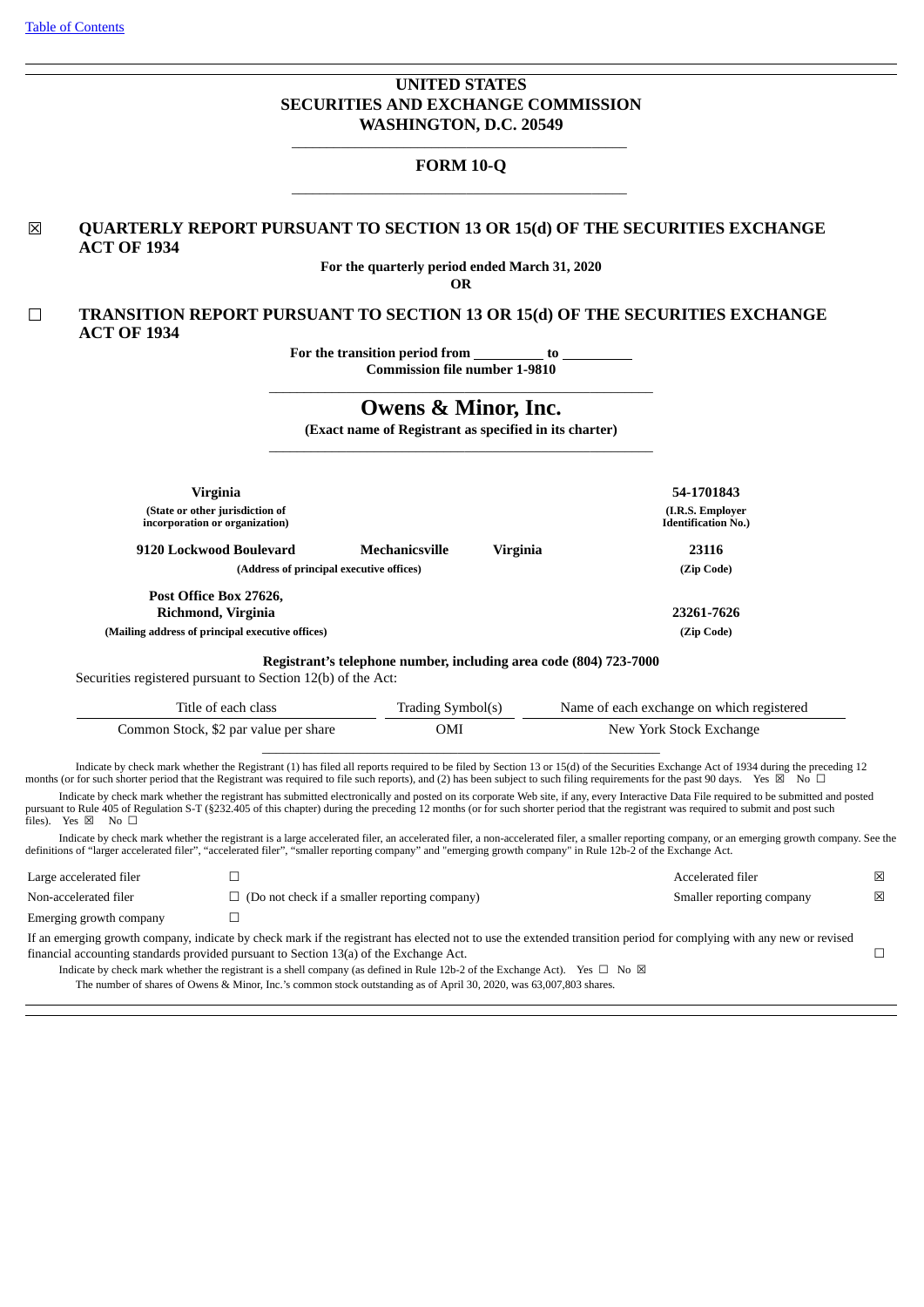## **Owens & Minor, Inc. and Subsidiaries Index**

# <span id="page-1-0"></span>**Part I. Financial [Information](#page-2-0) Page**

| Item 1.  | <b>Financial Statements</b>                                                                  | 3               |
|----------|----------------------------------------------------------------------------------------------|-----------------|
|          | Consolidated Statements of Operations—Three Months Ended March 31, 2020 and 2019             | $\overline{3}$  |
|          | Consolidated Statements of Comprehensive Loss—Three Months Ended March 31, 2020 and 2019     | $\overline{4}$  |
|          | Consolidated Balance Sheets-March 31, 2020 and December 31, 2019                             | 5               |
|          | Consolidated Statements of Cash Flows—Three Months Ended March 31, 2020 and 2019             | $6\overline{6}$ |
|          | Consolidated Statements of Changes in Equity-Three Months Ended March 31, 2020 and 2019      |                 |
|          | <b>Notes to Consolidated Financial Statements</b>                                            | $\underline{8}$ |
| Item 2.  | <b>Management's Discussion and Analysis of Financial Condition and Results of Operations</b> | <u>18</u>       |
| Item 3.  | <b>Quantitative and Qualitative Disclosures About Market Risk</b>                            | 25              |
| Item 4.  | <b>Controls and Procedures</b>                                                               | 25              |
|          | <b>Part II. Other Information</b>                                                            |                 |
| Item 1.  | <b>Legal Proceedings</b>                                                                     | 25              |
| Item 1A. | <b>Risk Factors</b>                                                                          | 25              |
| Item 6.  | <b>Exhibits</b>                                                                              | 27              |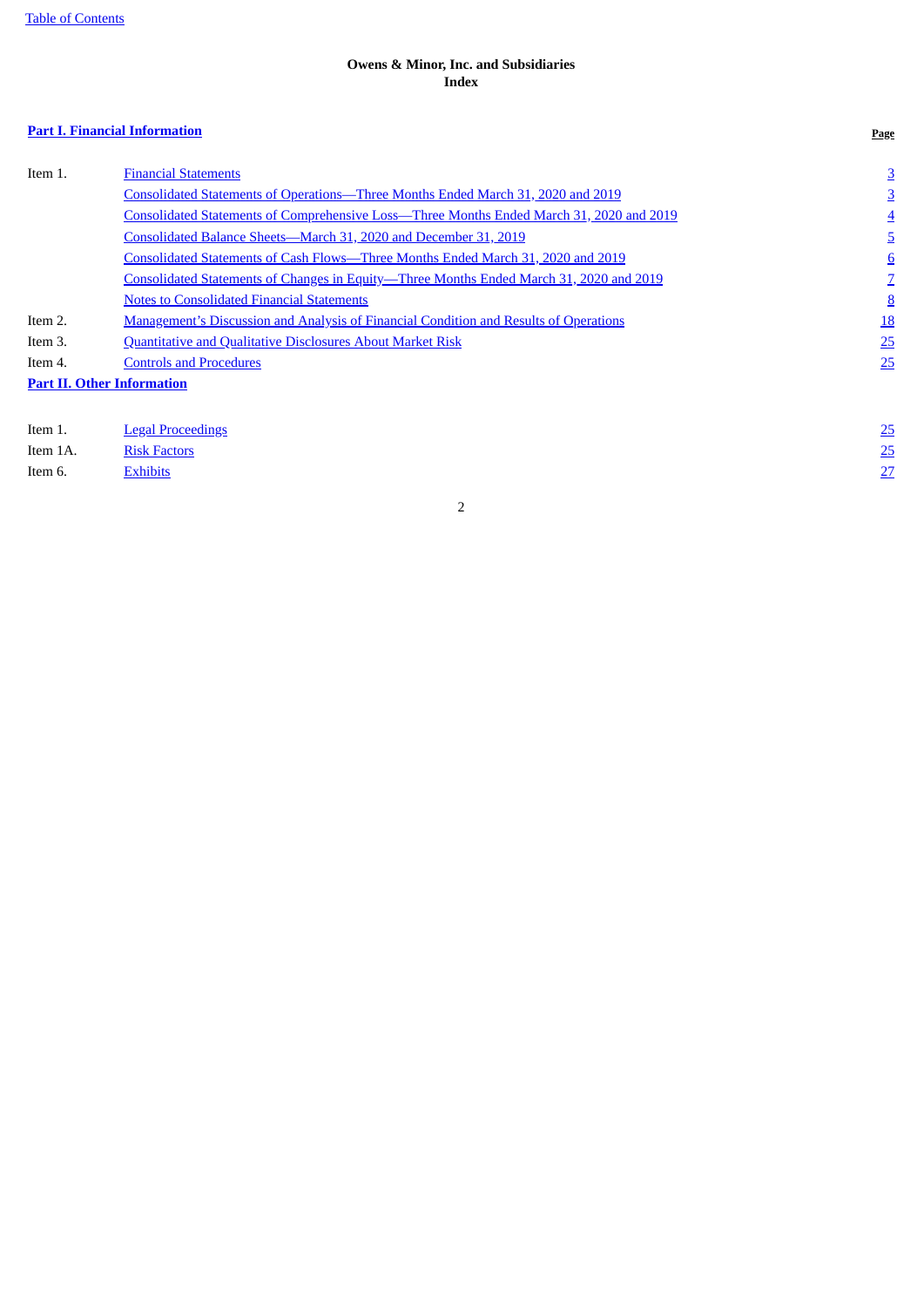## <span id="page-2-0"></span>**Part I. Financial Information**

## <span id="page-2-2"></span><span id="page-2-1"></span>**Item 1. Financial Statements**

## **Owens & Minor, Inc. and Subsidiaries Consolidated Statements of Operations** *(unaudited)*

|                                                                       | Three Months Ended March 31, |             |              |           |  |
|-----------------------------------------------------------------------|------------------------------|-------------|--------------|-----------|--|
| (in thousands, except per share data)                                 |                              | 2020        |              | 2019      |  |
| Net revenue                                                           | \$                           | 2,122,693   | $\mathbb{S}$ | 2,350,840 |  |
| Cost of goods sold                                                    |                              | 1,854,134   |              | 2,074,219 |  |
| Gross margin                                                          |                              | 268,559     |              | 276,621   |  |
| Distribution, selling and administrative expenses                     |                              | 254,048     |              | 255,112   |  |
| Acquisition-related and exit and realignment charges                  |                              | 6,064       |              | 4,863     |  |
| Other operating (income) expense, net                                 |                              | (2,309)     |              | 42        |  |
| Operating income                                                      |                              | 10,756      |              | 16,604    |  |
| Interest expense, net                                                 |                              | 23,342      |              | 25,458    |  |
| Other expense, net                                                    |                              | 4,846       |              | 2,734     |  |
| Loss from continuing operations before income taxes                   |                              | (17, 432)   |              | (11,588)  |  |
| Income tax benefit                                                    |                              | (8,523)     |              | (670)     |  |
| Loss from continuing operations, net of tax                           |                              | (8,909)     |              | (10, 918) |  |
| Loss from discontinued operations, net of tax                         |                              | (2, 415)    |              | (3,178)   |  |
| Net loss                                                              | \$                           | (11, 324)   | \$           | (14,096)  |  |
|                                                                       |                              |             |              |           |  |
| Loss from continuing operations per common share: basic and diluted   | \$                           | $(0.15)$ \$ |              | (0.18)    |  |
| Loss from discontinued operations per common share: basic and diluted |                              | (0.04)      |              | (0.05)    |  |
| Net loss per common share: basic and diluted                          | \$                           | (0.19)      | \$           | (0.23)    |  |

See accompanying notes to consolidated financial statements.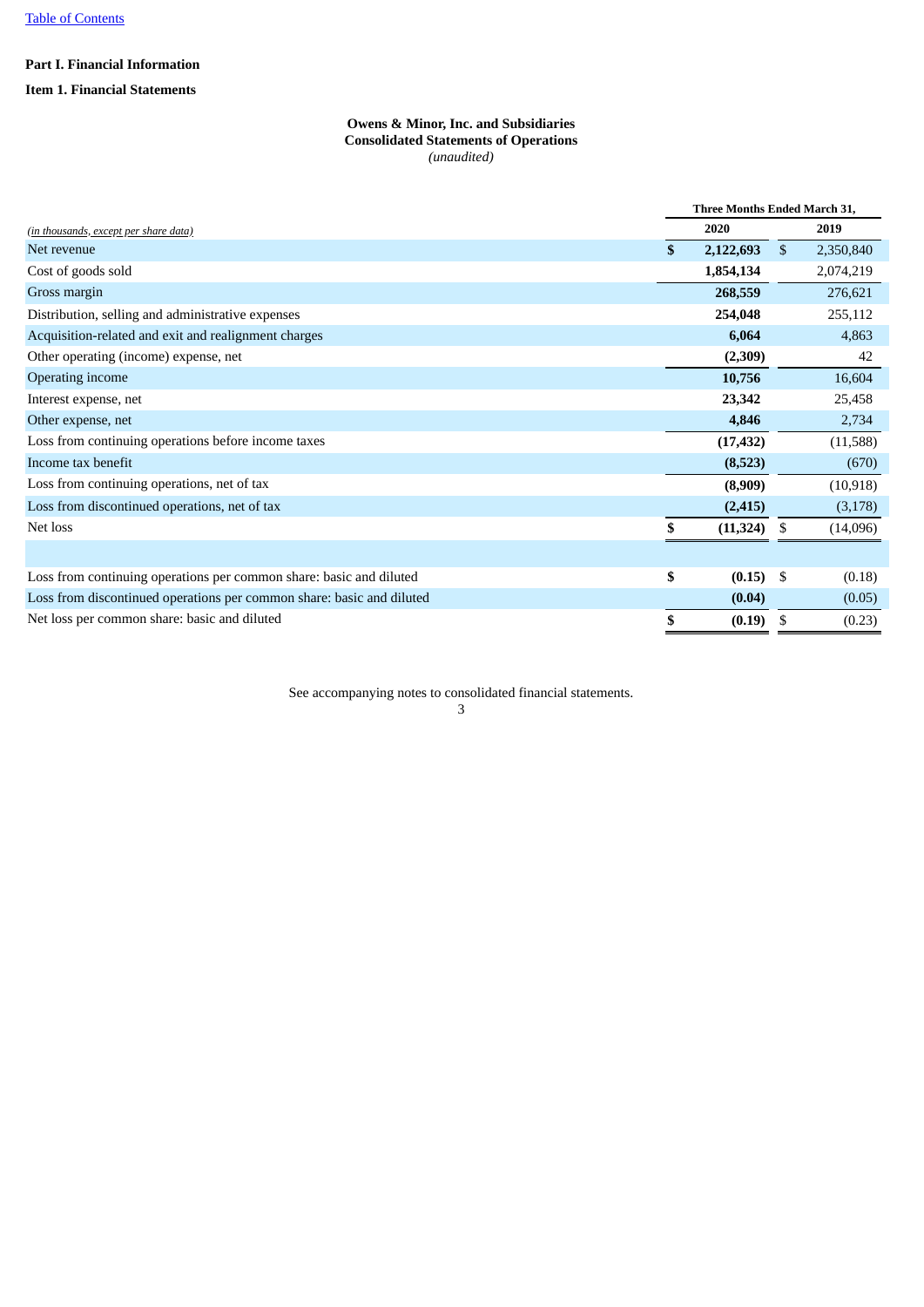## **Owens & Minor, Inc. and Subsidiaries Consolidated Statements of Comprehensive Loss** *(unaudited)*

<span id="page-3-0"></span>

|                                                                                                                    |           | Three Months Ended March 31, |
|--------------------------------------------------------------------------------------------------------------------|-----------|------------------------------|
| (in thousands)                                                                                                     | 2020      | 2019                         |
| Net loss                                                                                                           | (11,324)  | (14,096)                     |
| Other comprehensive loss, net of tax:                                                                              |           |                              |
| Currency translation adjustments (net of income tax of \$0 in 2020 and 2019)                                       | (28, 178) | (4,207)                      |
| Change in unrecognized net periodic pension costs (net of income tax of \$44 in 2020 and \$69 in 2019)             | 170       | 197                          |
| Net unrealized loss on derivative instruments and other (net of income tax benefit of \$4,302 in 2020 and \$658 in |           |                              |
| 2019)                                                                                                              | (11, 397) | (2, 413)                     |
| Other comprehensive loss                                                                                           | (39, 405) | (6, 423)                     |
| Comprehensive loss                                                                                                 | (50, 729) | (20,519)                     |

See accompanying notes to consolidated financial statements.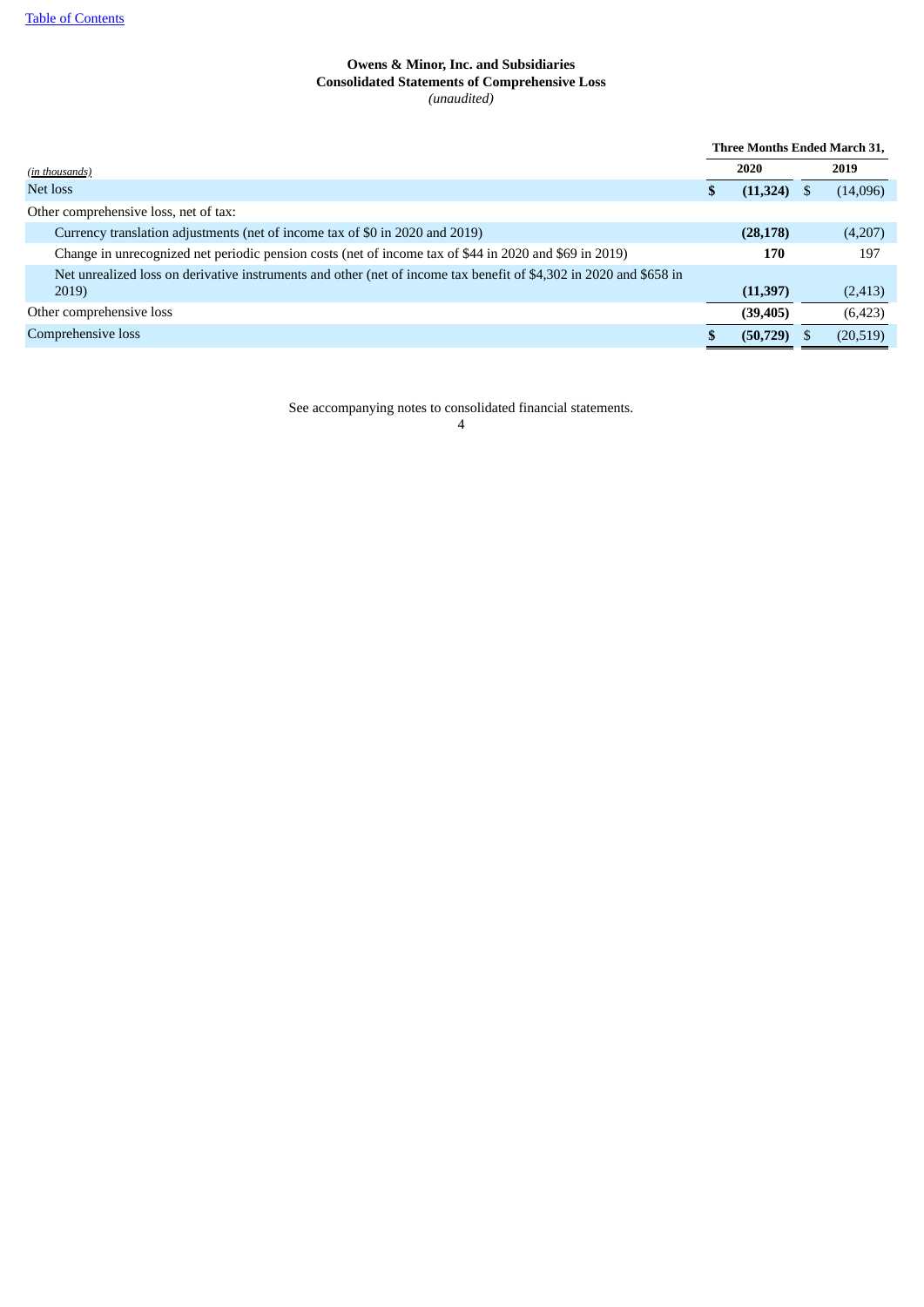## **Owens & Minor, Inc. and Subsidiaries Consolidated Balance Sheets** *(unaudited)*

<span id="page-4-0"></span>

|                                                                                                     |      | December 31, |                |           |
|-----------------------------------------------------------------------------------------------------|------|--------------|----------------|-----------|
| (in thousands, except per share data)                                                               | 2020 |              |                | 2019      |
| <b>Assets</b>                                                                                       |      |              |                |           |
| <b>Current assets</b>                                                                               |      |              |                |           |
| Cash and cash equivalents                                                                           | \$   | 92,315       | $\mathfrak{S}$ | 67,030    |
| Accounts receivable, net of allowances of \$23,971 and \$21,015                                     |      | 667,607      |                | 674,706   |
| Merchandise inventories                                                                             |      | 1,108,844    |                | 1,146,192 |
| Other current assets                                                                                |      | 151,635      |                | 79,372    |
| Current assets of discontinued operations                                                           |      | 499,410      |                | 439,983   |
| <b>Total current assets</b>                                                                         |      | 2,519,811    |                | 2,407,283 |
| Property and equipment, net of accumulated depreciation of \$254,054 and \$245,718                  |      | 301,335      |                | 315,427   |
| Operating lease assets                                                                              |      | 133,738      |                | 142,219   |
| Goodwill                                                                                            |      | 388,000      |                | 393,181   |
| Intangible assets, net                                                                              |      | 271,513      |                | 285,018   |
| Other assets, net                                                                                   |      | 100,473      |                | 99,956    |
| <b>Total assets</b>                                                                                 | \$   | 3,714,870    | \$             | 3,643,084 |
| <b>Liabilities and equity</b>                                                                       |      |              |                |           |
| <b>Current liabilities</b>                                                                          |      |              |                |           |
| Accounts payable                                                                                    | \$   | 891,542      | $\mathbb{S}$   | 808,035   |
| Accrued payroll and related liabilities                                                             |      | 44,722       |                | 53,584    |
| Other current liabilities                                                                           |      | 229,824      |                | 231,029   |
| Current liabilities of discontinued operations                                                      |      | 383,586      |                | 323,511   |
| <b>Total current liabilities</b>                                                                    |      | 1,549,674    |                | 1,416,159 |
| Long-term debt, excluding current portion                                                           |      | 1,484,340    |                | 1,508,415 |
| Operating lease liabilities, excluding current portion                                              |      | 109,381      |                | 117,080   |
| Deferred income taxes                                                                               |      | 42,962       |                | 40,550    |
| Other liabilities                                                                                   |      | 112,175      |                | 98,726    |
| <b>Total liabilities</b>                                                                            |      | 3,298,532    |                | 3,180,930 |
| <b>Commitments and contingencies</b>                                                                |      |              |                |           |
| <b>Equity</b>                                                                                       |      |              |                |           |
| Common stock, par value \$2 per share; authorized - 200,000 shares; issued and outstanding - 62,885 |      |              |                |           |
| shares and 62,843 shares                                                                            |      | 125,770      |                | 125,686   |
| Paid-in capital                                                                                     |      | 256,357      |                | 251,401   |
| Retained earnings                                                                                   |      | 126,323      |                | 137,774   |
| Accumulated other comprehensive loss                                                                |      | (92, 112)    |                | (52,707)  |
| <b>Total equity</b>                                                                                 |      | 416,338      |                | 462,154   |
| <b>Total liabilities and equity</b>                                                                 | \$   | 3,714,870    | \$             | 3,643,084 |
|                                                                                                     |      |              |                |           |

See accompanying notes to consolidated financial statements.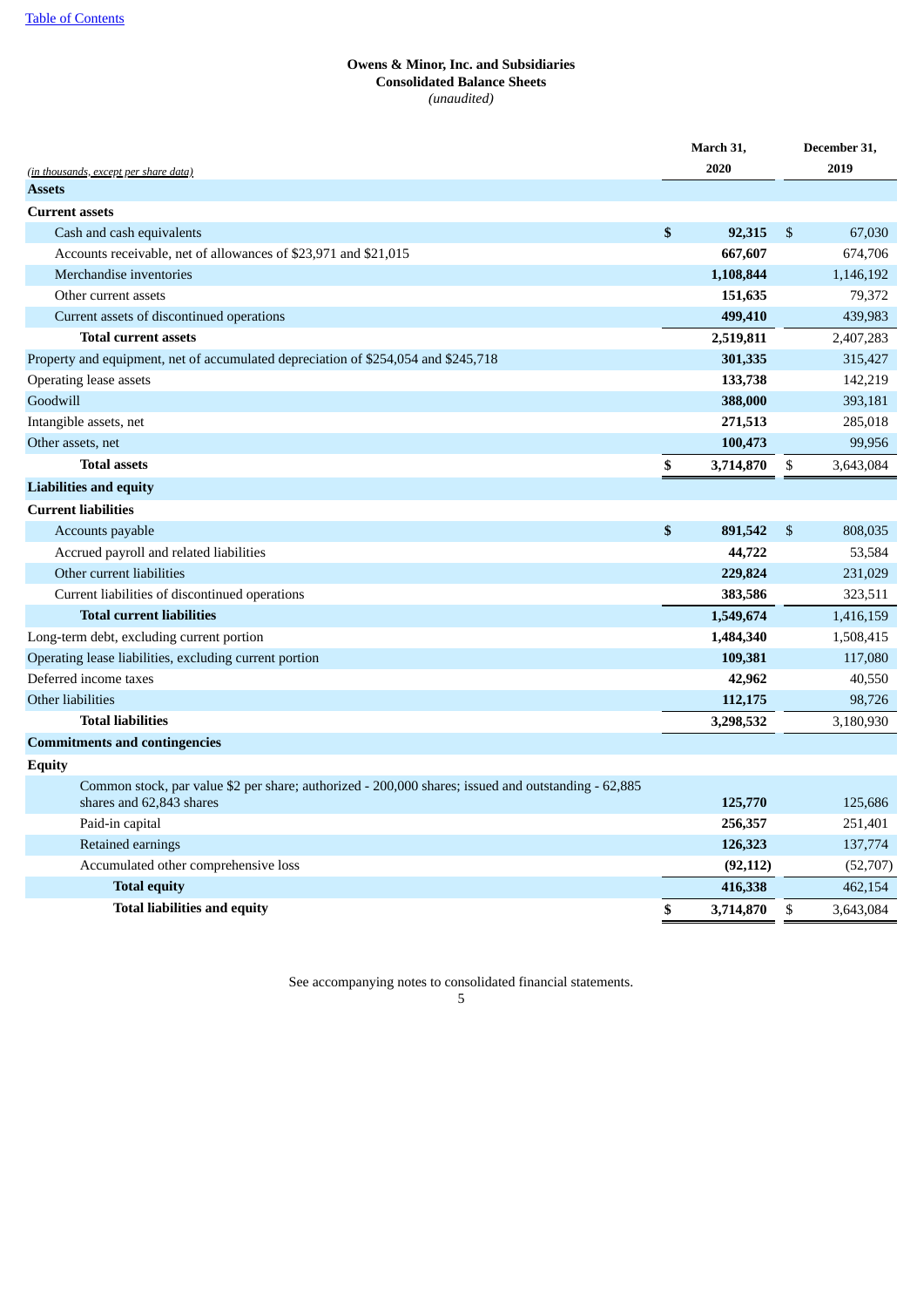## **Owens & Minor, Inc. and Subsidiaries Consolidated Statements of Cash Flows** *(unaudited)*

<span id="page-5-0"></span>

|                                                                                        | <b>Three Months Ended March 31,</b> |            |    |            |  |  |  |
|----------------------------------------------------------------------------------------|-------------------------------------|------------|----|------------|--|--|--|
| (in thousands)                                                                         |                                     | 2020       |    | 2019       |  |  |  |
| <b>Operating activities:</b>                                                           |                                     |            |    |            |  |  |  |
| Net loss                                                                               | \$                                  | (11, 324)  | \$ | (14,096)   |  |  |  |
| Adjustments to reconcile net loss to cash provided by (used for) operating activities: |                                     |            |    |            |  |  |  |
| Depreciation and amortization                                                          |                                     | 23,913     |    | 28,720     |  |  |  |
| Share-based compensation expense                                                       |                                     | 3,941      |    | 4,505      |  |  |  |
| Impairment charges                                                                     |                                     | 9,080      |    |            |  |  |  |
| Provision for losses on accounts receivable                                            |                                     | 5,213      |    | 3,619      |  |  |  |
| Deferred income tax expense (benefit)                                                  |                                     | 6,348      |    | (8,613)    |  |  |  |
| Changes in operating lease right-of-use assets and lease liabilities                   |                                     | (714)      |    | (190)      |  |  |  |
| Changes in operating assets and liabilities:                                           |                                     |            |    |            |  |  |  |
| Accounts receivable                                                                    |                                     | (7, 942)   |    | (22, 573)  |  |  |  |
| Merchandise inventories                                                                |                                     | 39,340     |    | 80,194     |  |  |  |
| Accounts payable                                                                       |                                     | 98,743     |    | (120, 480) |  |  |  |
| Net change in other assets and liabilities                                             |                                     | (77, 178)  |    | (15,668)   |  |  |  |
| Other, net                                                                             |                                     | 4,034      |    | 3,678      |  |  |  |
| Cash provided by (used for) operating activities                                       |                                     | 93,454     |    | (60, 904)  |  |  |  |
| <b>Investing activities:</b>                                                           |                                     |            |    |            |  |  |  |
| Additions to property and equipment                                                    |                                     | (4,771)    |    | (11, 674)  |  |  |  |
| Additions to computer software                                                         |                                     | (942)      |    | (2,605)    |  |  |  |
| Proceeds from sale of property and equipment                                           |                                     | 33         |    | 271        |  |  |  |
| <b>Cash used for investing activities</b>                                              |                                     | (5,680)    |    | (14,008)   |  |  |  |
| <b>Financing activities:</b>                                                           |                                     |            |    |            |  |  |  |
| Proceeds from issuance of debt                                                         |                                     | 150,000    |    |            |  |  |  |
| (Repayments) borrowings under revolving credit facility                                |                                     | (6,200)    |    | 72,100     |  |  |  |
| Repayments of debt                                                                     |                                     | (166, 798) |    | (12, 394)  |  |  |  |
| Financing costs paid                                                                   |                                     | (5,785)    |    | (4,313)    |  |  |  |
| Cash dividends paid                                                                    |                                     | (155)      |    | (4,764)    |  |  |  |
| Other, net                                                                             |                                     | (2, 468)   |    | (1, 124)   |  |  |  |
| Cash (used for) provided by financing activities                                       |                                     | (31, 406)  |    | 49,505     |  |  |  |
| Effect of exchange rate changes on cash and cash equivalents                           |                                     | (62)       |    | (2,721)    |  |  |  |
| Net increase (decrease) in cash, cash equivalents and restricted cash                  |                                     | 56,306     |    | (28, 128)  |  |  |  |
| Cash, cash equivalents and restricted cash at beginning of period                      |                                     | 84,687     |    | 103,367    |  |  |  |
| Cash, cash equivalents and restricted cash at end of period                            | \$                                  | 140,993    | \$ | 75,239     |  |  |  |
| Supplemental disclosure of cash flow information:                                      |                                     |            |    |            |  |  |  |
| Income taxes paid (received), net of refunds                                           | \$                                  | 2,695      | \$ | (12, 388)  |  |  |  |
| Interest paid                                                                          | \$                                  | 21,431     | \$ | 24,504     |  |  |  |

See accompanying notes to consolidated financial statements.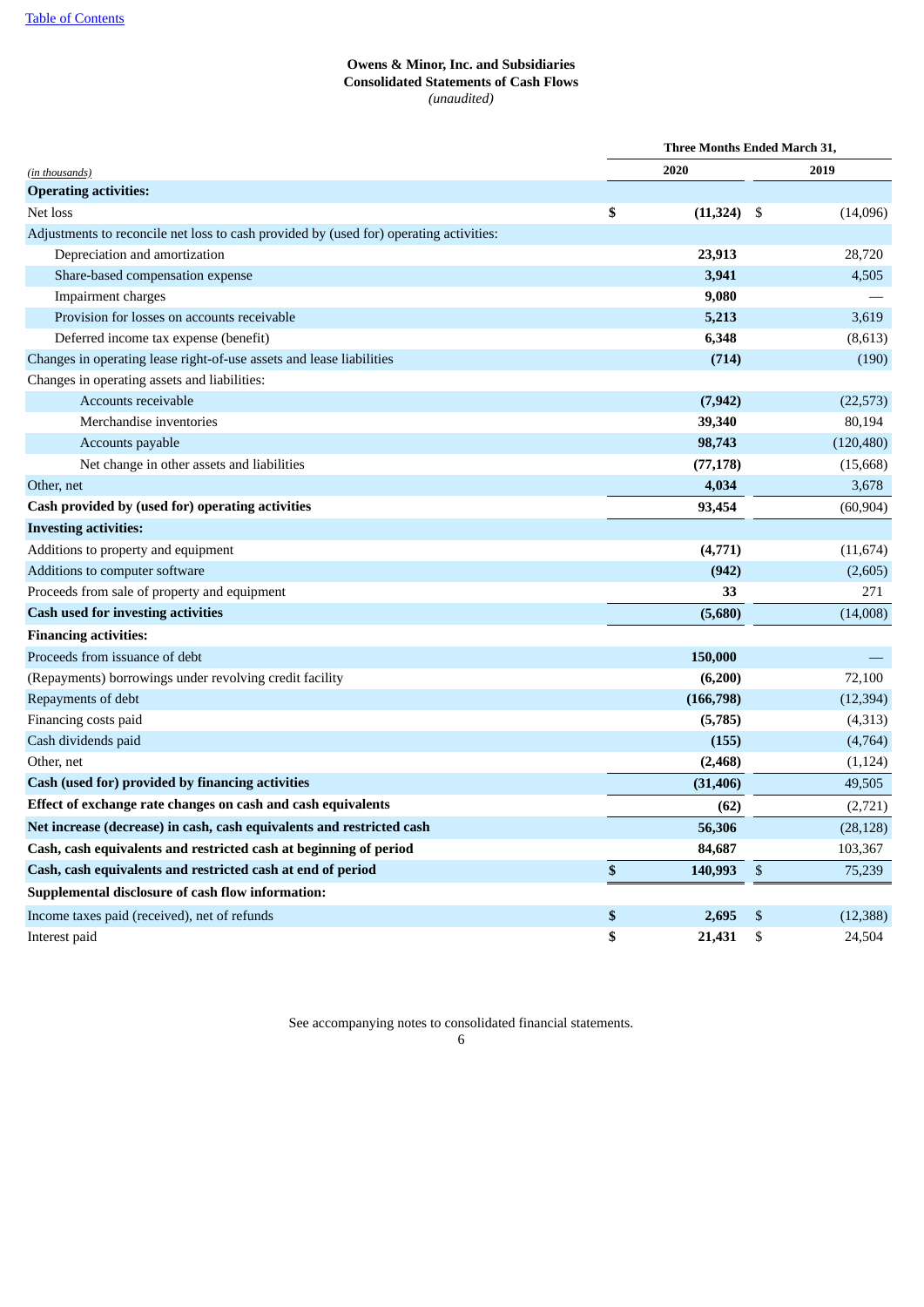## **Owens & Minor, Inc. and Subsidiaries Consolidated Statements of Changes in Equity** *(unaudited)*

<span id="page-6-0"></span>

| (in thousands, except per share data)                 | Common<br><b>Shares</b><br>Outstanding |              | Common<br><b>Stock</b><br>(\$2 par value) |     | Paid-In<br>Capital |    | Retained<br><b>Earnings</b> |    | Accumulated<br>Other<br><b>Comprehensive Loss</b> |    | <b>Total</b><br>Equity |
|-------------------------------------------------------|----------------------------------------|--------------|-------------------------------------------|-----|--------------------|----|-----------------------------|----|---------------------------------------------------|----|------------------------|
| Balance, December 31, 2018                            | 62,294                                 | \$.          | 124,588                                   | \$. | 238,773            | \$ | 200,670                     | \$ | (45, 612)                                         | \$ | 518,419                |
| Net loss                                              |                                        |              |                                           |     |                    |    | (14,096)                    |    |                                                   |    | (14,096)               |
| Other comprehensive loss                              |                                        |              |                                           |     |                    |    |                             |    | (6,423)                                           |    | (6, 423)               |
| Dividends declared (\$0.0025 per share)               |                                        |              |                                           |     |                    |    | (119)                       |    |                                                   |    | (119)                  |
| Share-based compensation expense, exercises and other | 642                                    |              | 1,284                                     |     | 2,774              |    |                             |    |                                                   |    | 4,058                  |
| Balance, March 31, 2019                               | 62,936                                 | \$           | 125,872                                   | .S  | 241,547            | \$ | 186,455                     | \$ | (52,035)                                          | \$ | 501,839                |
|                                                       |                                        |              |                                           |     |                    |    |                             |    |                                                   |    |                        |
| Balance, December 31, 2019                            | 62,843                                 | $\mathbb{S}$ | 125,686                                   | \$. | 251,401            | \$ | 137,774                     | \$ | (52,707)                                          | \$ | 462,154                |
| Net loss                                              |                                        |              |                                           |     |                    |    | (11, 324)                   |    |                                                   |    | (11, 324)              |
| Other comprehensive loss                              |                                        |              |                                           |     |                    |    |                             |    | (39, 405)                                         |    | (39, 405)              |
| Dividends declared (\$0.0025 per share)               |                                        |              |                                           |     |                    |    | (127)                       |    |                                                   |    | (127)                  |
| Share-based compensation expense, exercises and other | 42                                     |              | 84                                        |     | 4,956              |    |                             |    |                                                   |    | 5,040                  |
| Balance, March 31, 2020                               | 62,885                                 |              | 125,770                                   |     | 256,357            | S  | 126,323                     | S  | (92, 112)                                         | S  | 416,338                |

See accompanying notes to consolidated financial statements.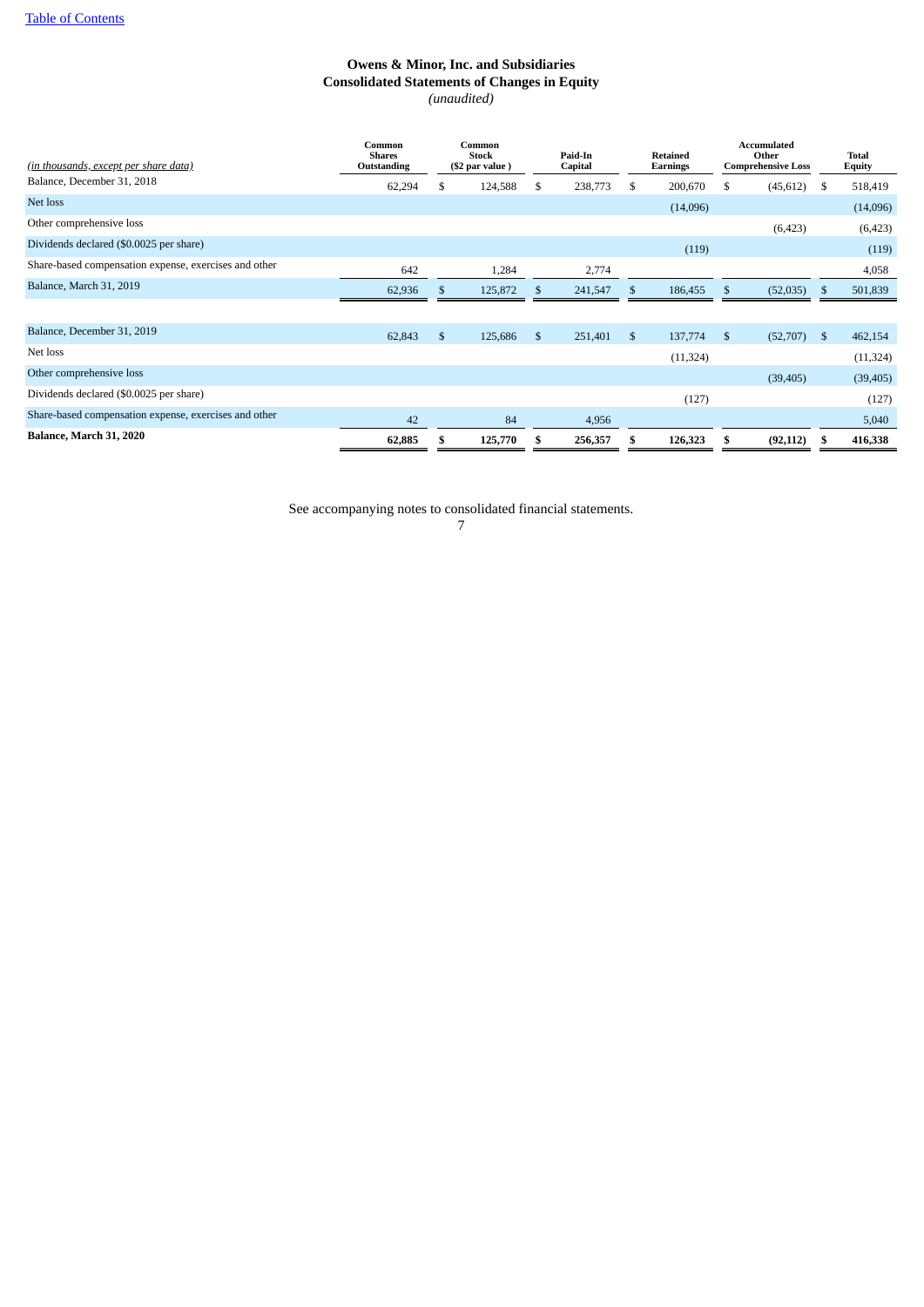### **Owens & Minor, Inc. and Subsidiaries Notes to Consolidated Financial Statements** *(unaudited) (in thousands, unless otherwise indicated)*

#### <span id="page-7-0"></span>**Note 1—Summary of Significant Accounting Policies**

#### *Basis of Presentation*

The accompanying unaudited consolidated financial statements include the accounts of Owens & Minor, Inc. and the subsidiaries it controls (we, us, our or the Company) and contain all adjustments (which are comprised only of normal recurring accruals and use of estimates) necessary to conform with U.S. generally accepted accounting principles (GAAP). All significant intercompany accounts and transactions have been eliminated. The Movianto business represents a component that met accounting requirements to be classified as discontinued operations and held for sale beginning December 31, 2019. In accordance with GAAP, the financial position and results of operations of the Movianto business are presented as discontinued operations and, as such, have been excluded from continuing operations for all periods presented. With the exception of Note 3, the Notes to the Consolidated Financial Statements reflect the continuing operations of Owens & Minor, Inc. See Note 3 for additional information regarding discontinued operations. The results of operations for interim periods are not necessarily indicative of the results expected for the full year.

#### *Reclassifications*

Certain prior year amounts have been reclassified to conform to the current year presentation.

#### *Use of Estimates*

The preparation of consolidated financial statements in conformity with GAAP requires us to make assumptions and estimates that affect reported amounts and related disclosures. Actual results may differ from these estimates.

#### *Cash, Cash Equivalents and Restricted Cash*

Cash, cash equivalents and restricted cash includes cash and marketable securities with an original maturity or maturity at acquisition of three months or less. Cash, cash equivalents and restricted cash are stated at cost. Nearly all of our cash, cash equivalents and restricted cash are held in cash depository accounts in major banks in the United States, Europe, and Asia. Cash that is held by a major bank and has restrictions on its availability to us is classified as restricted cash. Restricted cash represents \$16.3 million held in an escrow account as of March 31, 2020 as required by the Centers for Medicare & Medicaid Services (CMS) in conjunction with the Bundled Payments for Care Improvement (BPCI) Advanced Program.

The following table provides a reconciliation of cash, cash equivalents and restricted cash reported within the accompanying consolidated balance sheets that sum to the total of those same amounts presented in the accompanying consolidated statements of cash flows. The restricted cash presented below is classified as non-current in Other assets, net within the accompanying consolidated balance sheets.

|                                                  | <b>March 31, 2020</b> |         |  | <b>December 31, 2019</b> |
|--------------------------------------------------|-----------------------|---------|--|--------------------------|
| Cash and cash equivalents                        |                       | 92.315  |  | 67,030                   |
| Restricted cash included in Other assets, net    |                       | 16,315  |  | 16,261                   |
| Cash of discontinued operations                  |                       | 32,363  |  | 1,396                    |
| Total cash, cash equivalents and restricted cash |                       | 140.993 |  | 84.687                   |

#### **Note 2—Fair Value**

The carrying amounts of cash and cash equivalents, accounts receivable and accounts payable reported in the consolidated balance sheets approximate fair value due to the short-term nature of these instruments. The carrying amount of restricted cash also approximates fair value due to its nature. The fair value of debt is estimated based on quoted market prices or dealer quotes for the identical liability when traded as an asset in an active market (Level 1) or, if quoted market prices or dealer quotes are not available, on the borrowing rates currently available for loans with similar terms, credit ratings, and average remaining maturities (Level 2). See Note 6 for the fair value of debt. The fair value of interest rate swaps and foreign currency contracts is determined based on the present value of expected future cash flows considering the risks involved, including non-performance risk, and using discount rates appropriate for the respective maturities. Observable Level 2 inputs are used to determine the present value of expected future cash flows. See Note 8 for the fair value of derivatives.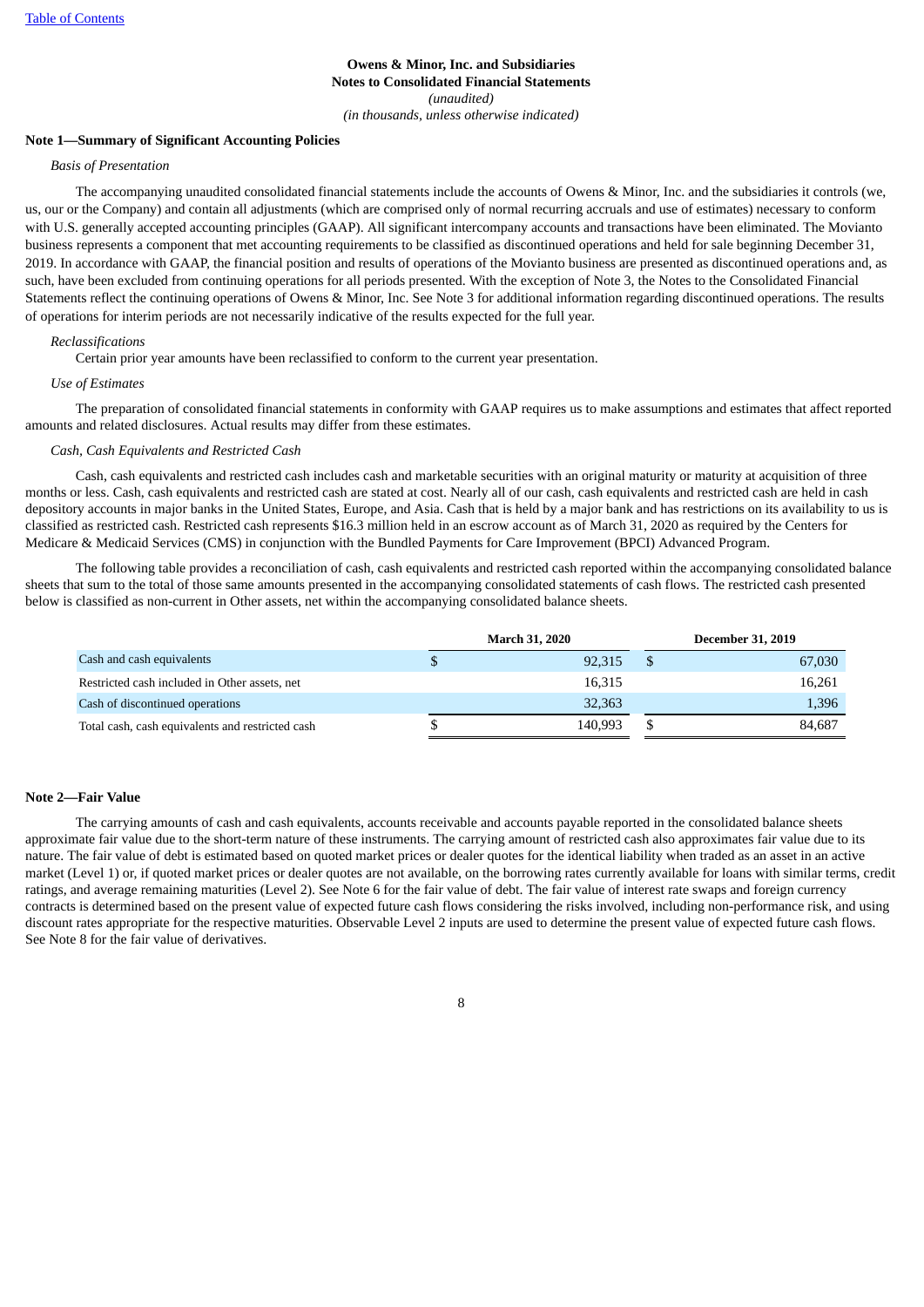## **Note 3—Discontinued Operations**

On January 16, 2020, we announced our intention to sell our European logistics business, Movianto, to EHDH Holding Group (EHDH), a privately held French company, for cash consideration of \$133 million. The Company concluded that the Movianto business met the criteria for discontinued operations as of March 31, 2020 and December 31, 2019, as the intention to sell represented a strategic shift and the criteria for held-for-sale were met. Movianto was previously reported in the Global Solutions segment. The transaction is expected to close in the first half of 2020.

Accordingly, the results of operations from our Movianto business are reported in the accompanying consolidated statements of operations as "Loss from discontinued operations, net of tax" for the quarters ended March 31, 2020 and 2019, and the related assets and liabilities are classified as heldfor-sale as of March 31, 2020 and December 31, 2019 in the accompanying balance sheets. We recognized a loss of \$9.1 million and \$32.1 million in connection with the classification of the related assets and liabilities as held-for-sale as of March 31, 2020 and December 31, 2019, respectively.

The following table summarizes the financial results of our discontinued operations for the three months ended March 31, 2020 and 2019:

|                                                       | Three Months Ended March 31, |          |              |          |
|-------------------------------------------------------|------------------------------|----------|--------------|----------|
|                                                       | 2020                         |          |              | 2019     |
| Net revenue                                           | \$                           | 122,342  | $\mathbb{S}$ | 110,548  |
| Cost of goods sold                                    |                              | 32,106   |              | 28,745   |
| Gross margin                                          |                              | 90,236   |              | 81,803   |
| Distribution, selling, and administrative expenses    |                              | 80,953   |              | 83,044   |
| Asset impairment charges                              |                              | 9,080    |              |          |
| Acquisition-related and exit and realignment charges  |                              | 271      |              | 126      |
| Other operating income, net                           |                              | (461)    |              | (186)    |
| Operating income (loss)                               |                              | 393      |              | (1,181)  |
| Interest expense, net                                 |                              | 1,720    |              | 1,640    |
| Loss from discontinued operations before income taxes |                              | (1,327)  |              | (2,821)  |
| Income tax provision from discontinued operations     |                              | 1,088    |              | 357      |
| Loss from discontinued operations, net of tax         | \$                           | (2, 415) |              | (3, 178) |

We suspended depreciation and amortization on assets that are held for sale, including right-of-use assets recorded in accordance with ASU No. 2016-02, for the three months ended March 31, 2020.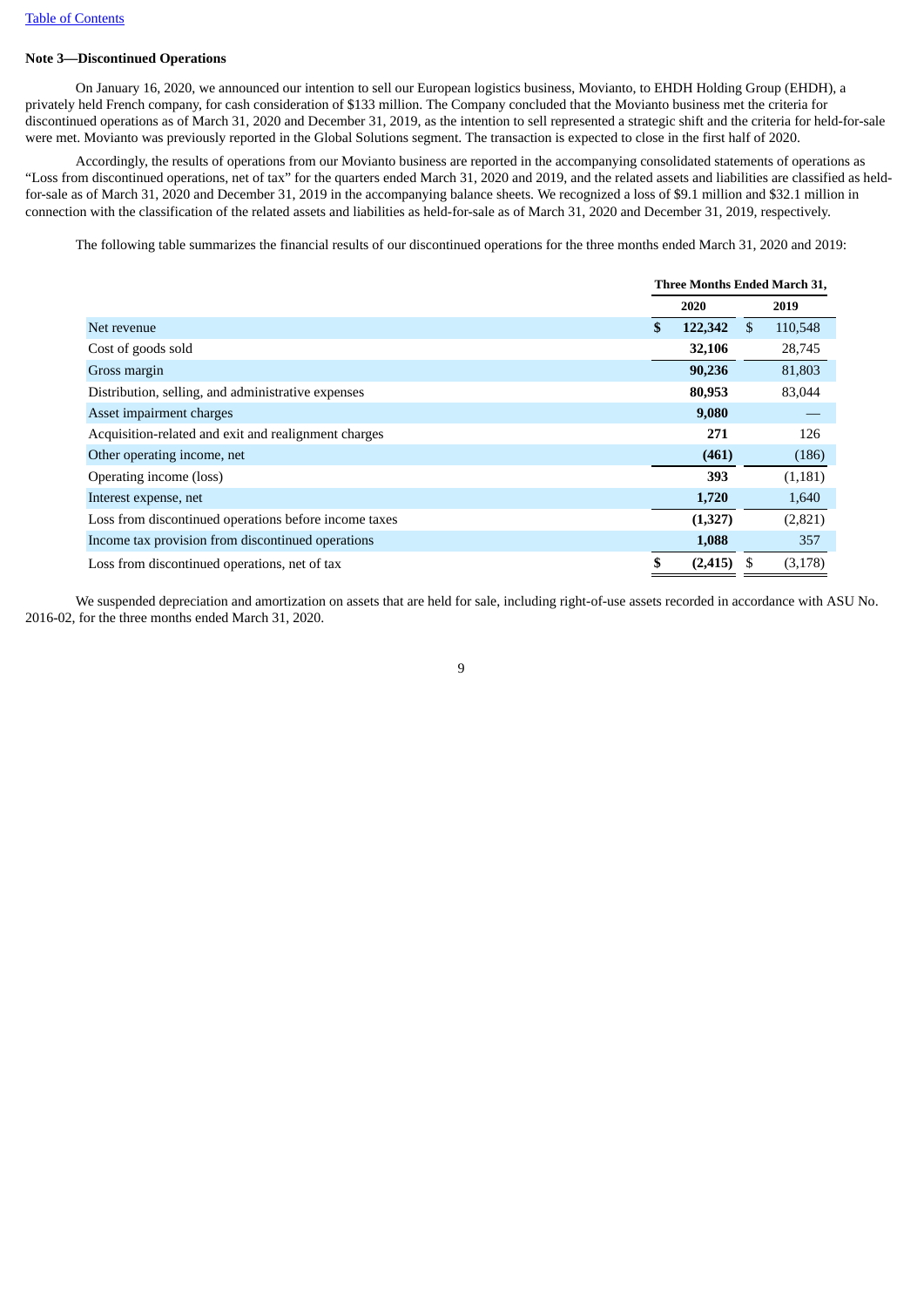The assets and liabilities of the discontinued Movianto business reflected on the consolidated balance sheets at March 31, 2020 and December 31, 2019, are as follows:

|                                                                   | <b>March 31, 2020</b> |    | December 31,<br>2019 |
|-------------------------------------------------------------------|-----------------------|----|----------------------|
| <b>Assets of discontinued operations</b>                          |                       |    |                      |
| Cash and cash equivalents                                         | \$<br>32,363          | \$ | 1,396                |
| Accounts receivable, net                                          | 78,193                |    | 78,643               |
| Merchandise inventories                                           | 12,979                |    | 16,058               |
| Other current assets                                              | 227,070               |    | 188,853              |
| <b>Current assets of discontinued operations</b>                  | 350,605               |    | 284,950              |
| Property and equipment, net                                       | 70,730                |    | 70,976               |
| Intangible assets, net                                            | 7,010                 |    | 6,579                |
| Other assets, net                                                 | 27,248                |    | 22,165               |
| Operating lease assets                                            | 84,202                |    | 87,425               |
| Valuation allowance on disposal group classified as held for sale | (40, 385)             |    | (32, 112)            |
| <b>Total assets of discontinued operations</b>                    | \$<br>499,410         | S. | 439,983              |
| <b>Liabilities of discontinued operations</b>                     |                       |    |                      |
| Accounts payable                                                  | \$<br>68,058          | \$ | 53,981               |
| Other current liabilities                                         | 191,728               |    | 182,980              |
| <b>Current liabilities of discontinued operations</b>             | 259,786               |    | 236,961              |
| Long-term debt, excluding current portion                         | 2,781                 |    | 5,523                |
| Operating lease liabilities, excluding current portion            | 69,820                |    | 76,270               |
| Other liabilities                                                 | 51,199                |    | 4,757                |
| <b>Total liabilities of discontinued operations</b>               | \$<br>383,586         | \$ | 323,511              |

Assets and liabilities held for sale as of March 31, 2020 and December 31, 2019 are classified as current since we expect the divestiture to be completed within one year of the balance sheet dates.

The following table provides operating and investing cash flow information for our discontinued operations:

|                               | March 31,<br>2020 |  | March 31,<br>2019 |
|-------------------------------|-------------------|--|-------------------|
| <b>Operating Activities:</b>  |                   |  |                   |
| Depreciation and amortization | $-$ \$            |  | 5,613             |
| Asset impairment charges      | 9,080             |  |                   |
| <b>Investing Activities:</b>  |                   |  |                   |
| Capital expenditures          | 1,664             |  | 8,035             |

## **Note 4—Goodwill and Intangible Assets**

The following table summarizes the goodwill balances by segment and the changes in the carrying amount of goodwill through March 31, 2020:

|                                                | <b>Global Solutions</b> | <b>Global Products</b> |          | Consolidated |  |
|------------------------------------------------|-------------------------|------------------------|----------|--------------|--|
| Carrying amount of goodwill, December 31, 2019 | 283.905                 |                        | 109.276  | 393.181      |  |
| Currency translation adjustments               |                         |                        | (5, 181) | (5, 181)     |  |
| Carrying amount of goodwill, March 31, 2020    | 283,905                 |                        | 104.095  | 388,000      |  |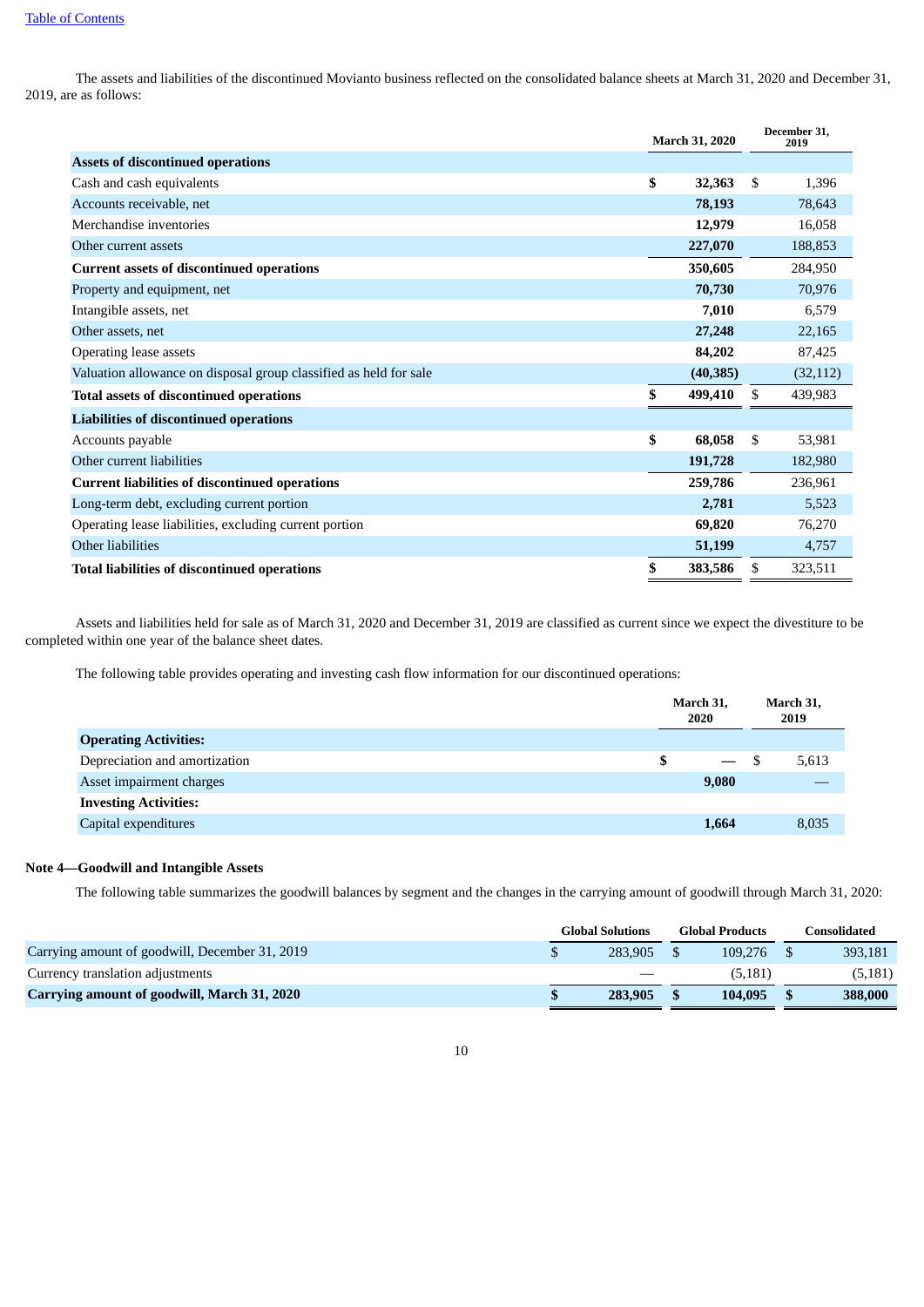Intangible assets at March 31, 2020 and December 31, 2019, were as follows:

|                              |   | <b>March 31, 2020</b>            |              |            |                             |           |                           | December 31, 2019 |            |           |                      |         |  |  |
|------------------------------|---|----------------------------------|--------------|------------|-----------------------------|-----------|---------------------------|-------------------|------------|-----------|----------------------|---------|--|--|
|                              |   | Customer<br><b>Relationships</b> |              | Tradenames | Other<br><b>Intangibles</b> |           | Customer<br>Relationships |                   | Tradenames |           | Other<br>Intangibles |         |  |  |
|                              |   |                                  |              |            |                             |           |                           |                   |            |           |                      |         |  |  |
| Gross intangible assets      | S | 266,595                          | $\mathbf{s}$ | 90,000     |                             | 43,227    |                           | 270,693           |            | 90,000    | <sup>\$</sup>        | 43,055  |  |  |
| Accumulated amortization     |   | (97,366)                         |              | (18,611)   |                             | (12, 332) |                           | (92, 947)         |            | (16, 520) |                      | (9,263) |  |  |
| Net intangible assets        |   | 169,229                          | $\mathbf{s}$ | 71,389     |                             | 30,895    |                           | 177,746           |            | 73,480    |                      | 33,792  |  |  |
| Weighted average useful life |   | 10 years                         |              | 11 years   |                             | 8 years   |                           | 10 years          |            | 11 years  |                      | 8 years |  |  |
|                              |   |                                  |              |            |                             |           |                           |                   |            |           |                      |         |  |  |

At March 31, 2020, \$76.1 million in net intangible assets were held in the Global Solutions segment and \$195.4 million were held in the Global Products segment. Amortization expense for intangible assets was \$10.6 million and \$10.0 million for the three months ended March 31, 2020 and 2019, respectively.

Based on the current carrying value of intangible assets subject to amortization, estimated amortization expense is \$31.1 million for the remainder of 2020, \$39.8 million for 2021, \$38.9 million for 2022, \$38.7 million for 2023, \$33.9 million for 2024 and \$28.2 million for 2025.

#### **Note 5—Exit and Realignment Costs**

We periodically incur exit and realignment and other charges associated with optimizing our operations which includes the consolidation of certain distribution and outsourced logistics centers, administrative offices and warehouses, and IT restructuring charges. These charges also include costs associated with our strategic organizational realignment which include management changes, certain professional fees, and costs to streamline administrative functions and processes.

Exit and realignment charges by segment for the three months ended March 31, 2020 and 2019 were as follows:

|                                    | <b>Three Months Ended March</b> | 31, |      |
|------------------------------------|---------------------------------|-----|------|
|                                    | 2020                            |     | 2019 |
| <b>Global Solutions segment</b>    | \$<br>1.829                     |     | 566  |
| Global Products segment            |                                 |     | 138  |
| Total exit and realignment charges | \$<br>1.829                     |     | 704  |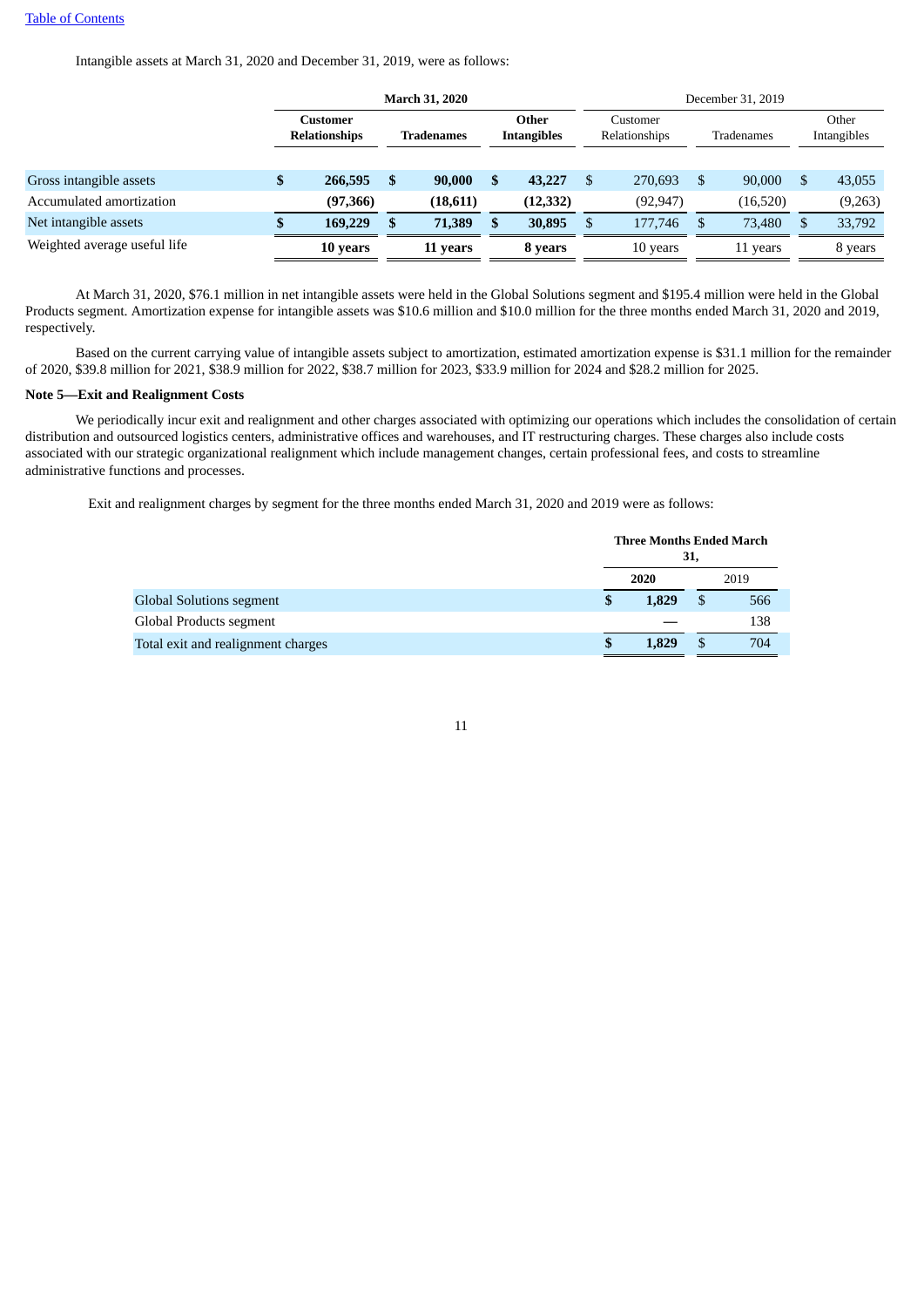The following table summarizes the activity related to exit and realignment cost accruals through March 31, 2020 and 2019:

|                                                       |               | Total <sup>(1)</sup> |
|-------------------------------------------------------|---------------|----------------------|
| Accrued exit and realignment costs, December 31, 2019 | $\mathbf{\$}$ | 8,162                |
| Provision for exit and realignment activities:        |               |                      |
| Severance                                             |               | 1,391                |
| Information system restructuring costs                |               | 183                  |
| Other                                                 |               | 255                  |
| Change in estimate                                    |               |                      |
| Cash payments                                         |               | (5,799)              |
| Accrued exit and realignment costs, March 31, 2020    | \$            | 4,192                |
|                                                       |               |                      |
| Accrued exit and realignment costs, December 31, 2018 | \$            | 7,477                |
| Provision for exit and realignment activities:        |               |                      |
| Severance                                             |               | 360                  |
| Information system restructuring costs                |               | 261                  |
| Other                                                 |               | 83                   |
| Change in estimate                                    |               |                      |
| Cash payments                                         |               | (2,206)              |
| Accrued exit and realignment costs, March 31, 2019    | \$            | 5,975                |

 $^{(1)}$ The accrued exit and realignment costs at March 31, 2020 and 2019 related primarily to information system restructuring costs and severance.

Acquisition-related and exit and realignment charges presented in our consolidated statements of operations includes acquisition-related charges of \$4.2 million for the three months ended March 31, 2020 and 2019, respectively, and consisted primarily of transition costs for the Halyard acquisition.

### **Note 6—Debt**

Debt consists of the following:

|                                                   |                    | March 31, 2020                 | December 31, 2019        |                                |  |  |  |
|---------------------------------------------------|--------------------|--------------------------------|--------------------------|--------------------------------|--|--|--|
|                                                   | Carrying<br>Amount | <b>Estimated Fair</b><br>Value | Carrying<br>Amount       | <b>Estimated Fair</b><br>Value |  |  |  |
| 3.875% Senior Notes, due September 2021           | 231,764<br>\$.     | <sup>\$</sup><br>223,367       | 236,234<br><sup>\$</sup> | \$<br>229,356                  |  |  |  |
| 4.375% Senior Notes, due December 2024            | 274,041            | 184,140                        | 273,978                  | 212,086                        |  |  |  |
| Term A Loans, due July 2022                       | 217,924            | 221,906                        | 377,420                  | 383,050                        |  |  |  |
| Term B Loan, due April 2025                       | 479,332            | 340,751                        | 480,337                  | 442,217                        |  |  |  |
| Revolver                                          | 171,700            | 171,700                        | 177,900                  | 177,900                        |  |  |  |
| <b>Accounts Receivable Securitization Program</b> | 147,209            | 150,000                        |                          |                                |  |  |  |
| Finance leases and other                          | 13,557             | 13,557                         | 13,783                   | 13,783                         |  |  |  |
| Total debt                                        | 1,535,527          | 1,305,421                      | 1,559,652                | 1,458,392                      |  |  |  |
| Less current maturities                           | (51, 187)          | (51, 187)                      | (51,237)                 | (51, 237)                      |  |  |  |
| Long-term debt                                    | \$1,484,340        | 1,254,234                      | \$1.508.415              | \$1,407,155                    |  |  |  |

We have \$233 million of 3.875% senior notes due 2021 (the "2021 Notes") and \$275 million of 4.375% senior notes due 2024 (the "2024 Notes"), with interest payable semi-annually. The 2021 Notes were sold at 99.5% of the principal amount with an effective yield of 3.951%. The 2024 Notes were sold at 99.6% of the principal with an effective yield of 4.422%. We have the option to redeem the 2021 Notes and 2024 Notes in part or in whole prior to maturity at a redemption price equal to the greater of 100% of the principal amount or the present value of the remaining scheduled payments discounted at the Treasury Rate plus 30 basis points. We used \$4.4 million of cash to repurchase \$4.6 million aggregate principal amount of the 2021 Notes during the first quarter of 2020.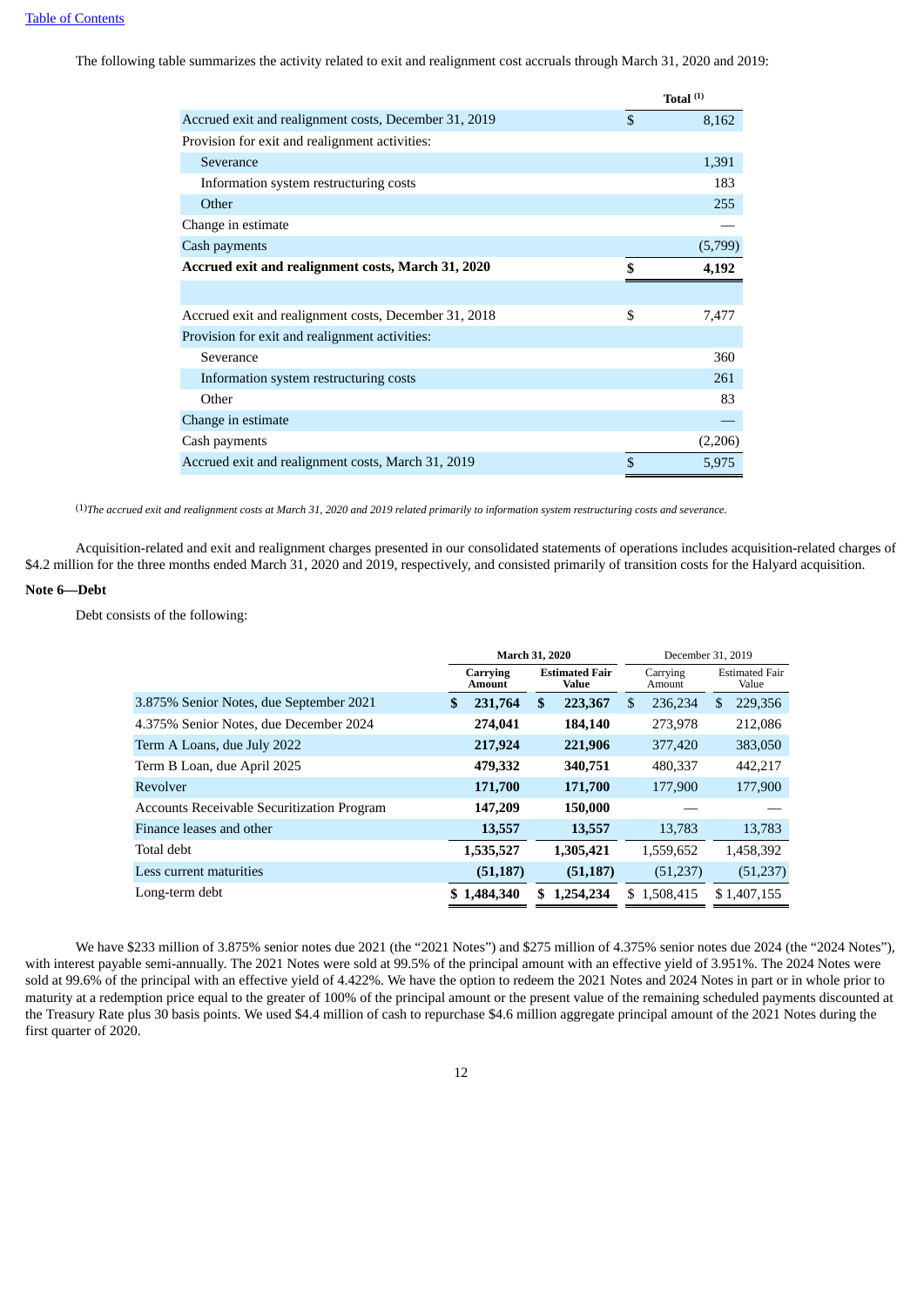We have a Credit Agreement (amended February 2020) with a borrowing capacity of \$400 million and \$697 million outstanding in term loans. On February 13, 2020, we entered into a Fifth Amendment to the Credit Agreement.

The interest rate on our revolving credit facility and Term A loans is based on the Eurocurrency Rate, the Federal Funds Rate or the Prime Rate, plus an adjustment based on our Consolidated Total Leverage Ratio as defined by the Credit Agreement. Our credit spread at March 31, 2020 was Eurocurrency Rate plus 4.25%. Our Term B loan accrues interest based on the Eurocurrency Rate, the Federal Funds Rate or the Prime Rate, plus interest rate margin of 3.50% per annum with respect to Base Rate Loans (as defined in the Credit Agreement), and 4.50% per annum with respect to Eurocurrency Rate Loans (as defined in the Credit Agreement). We are charged a commitment fee of between 12.5 and 25.0 basis points on the unused portion of the facility. The terms of the Credit Agreement requires us to maintain ratios for leverage and interest coverage, including on a pro forma basis in the event of an acquisition.

We also have a Security and Pledge Agreement (the Security Agreement) pursuant to which we granted collateral on behalf of the holders of the 2021 Notes and the 2024 Notes and parties secured on the Credit Agreement (the Secured Parties) including first priority liens and security interests in (a) all present and future shares of capital stock owned by the Credit Parties (as defined) in the Credit Parties' present and future subsidiaries (limited, in the case of controlled foreign corporations, to a pledge of 100% of the voting capital stock of each first-tier foreign subsidiary of each Credit Party) and (b) all present and future personal property and assets of the Credit Parties, subject to certain exceptions. The Fifth Amendment to the Credit Agreement included additional collateral requirements related to the parties secured on the Credit Agreement, including the obligation to pledge the Company's owned U.S. real estate and remaining equity interests in foreign subsidiaries*.* Our Credit Agreement has a "springing maturity date" with respect to the revolving loans and the Term A loans and the Term B loans. If as of the date 91 days prior to the maturity date of our 2021 Notes all outstanding amounts under the 2021 Notes have not been paid in full, then the Termination Date (as defined in the Credit Agreement) of the revolving credit facility and the Term A loans shall be the date that is 91 days prior to the maturity date of the 2021 Notes. Likewise, if as of the date 91 days prior to the maturity date of our 2024 Notes, all outstanding amounts under the 2024 Notes have not been paid in full, the Termination Date of the Term B loan shall be the date that is 91 days prior to the maturity date of the 2024 Notes.

On February 19, 2020, we entered into an accounts receivable securitization program (the "Receivables Securitization Program"). Pursuant to the Receivables Securitization Program, the aggregate principal amount of the loans made by the Lenders (as defined) will not exceed \$325 million outstanding at any time. The interest rate under the Receivables Securitization Program is based on a spread over the London Interbank Offered Rate (LIBOR) dependent on the tranche period thereto and any breakage fees accrued. Under the Receivables Securitization Program, certain of our subsidiaries sell substantially all of their accounts receivable balances to our wholly owned special purpose entity, O&M Funding LLC. The Receivables Securitization Program matures on February 17, 2023. In February 2020, \$150 million in proceeds from the sale of accounts receivable pursuant to the Receivables Securitization Program were used to repay higher interest indebtedness under our Term A loans.

At March 31, 2020 and December 31, 2019, we had borrowings of \$171.7 million and \$177.9 million, respectively, under the revolver and letters of credit of \$11.7 million and \$11.7 million, respectively, outstanding under the Credit Agreement along with \$508.1 million and \$512.7 million, respectively, in Senior Notes. At March 31, 2020 and December 31, 2019, we had \$215.5 million and \$209.3 million, respectively, available for borrowing, which reflected the letters of credit associated with discontinued operations of \$1.1 million and \$1.1 million, respectively, against our borrowing capacity. We also had letters of credit and bank guarantees outstanding for \$1.5 million as of March 31, 2020 and December 31, 2019, respectively, which supports certain facilities leased as well as other normal business activities in the United States and Europe.

The Credit Agreement and Senior Notes contain cross-default provisions which could result in the acceleration of payments due in the event of default of either agreement. We believe we were in compliance with our debt covenants at March 31, 2020.

As of March 31, 2020, scheduled future principal payments of debt were \$37.2 million in 2020, \$282.8 million in 2021, \$320.5 million in 2022, \$155.0 million in 2023, \$280.0 million in 2024, and \$468.8 million thereafter.

#### **Note 7—Retirement Plans**

We have a noncontributory, unfunded retirement plan for certain retirees in the United States. Certain of our foreign subsidiaries also have defined benefit pension plans covering substantially all of their respective employees.

The components of net periodic benefit cost for the three months ended March 31, 2020 and 2019, respectively, were as follows:

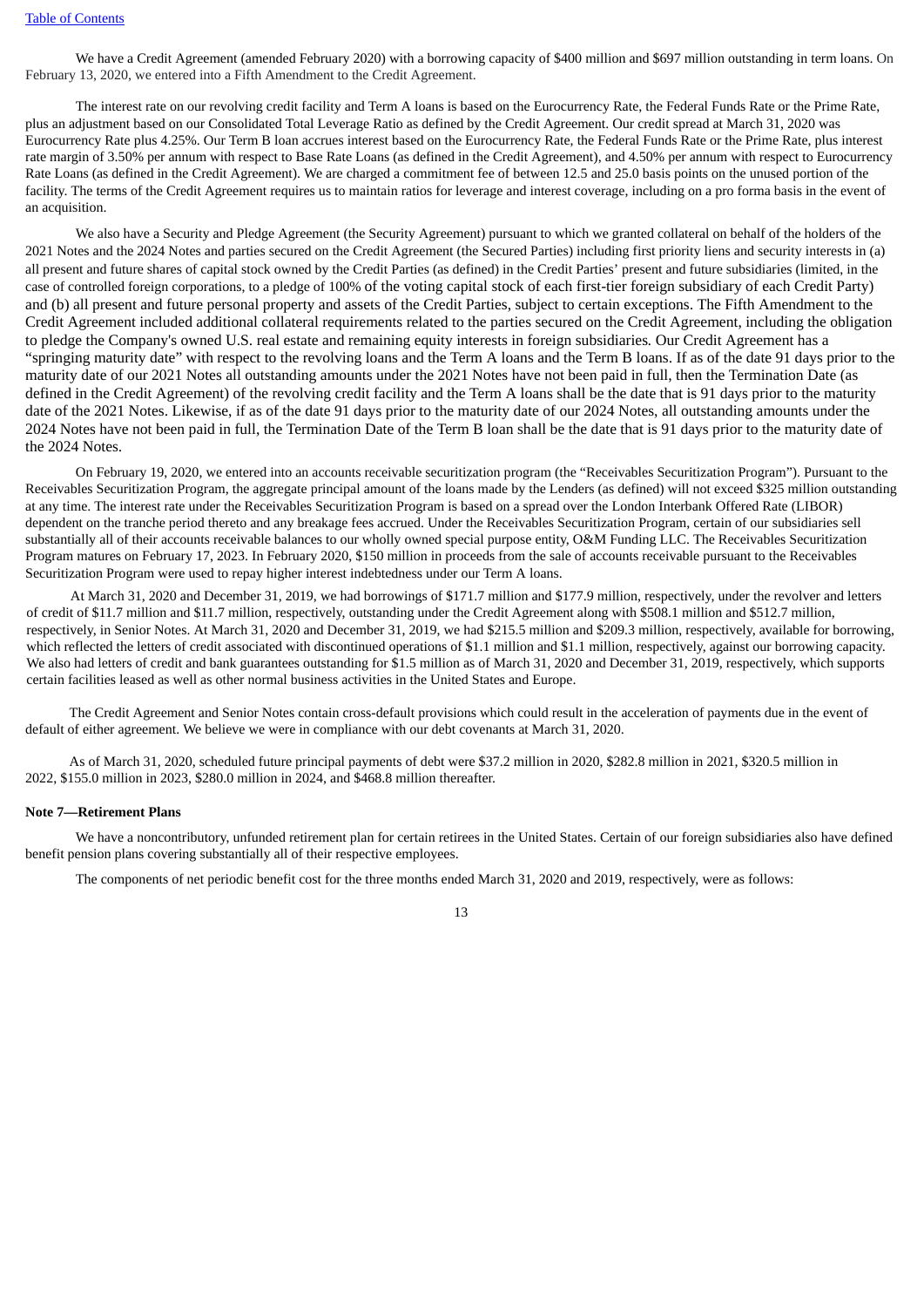|                               | <b>Three Months Ended</b><br>March 31, |   |       |  |
|-------------------------------|----------------------------------------|---|-------|--|
|                               | 2020                                   |   | 2019  |  |
| Service cost                  | \$<br>351                              | S | 329   |  |
| Interest cost                 | 494                                    |   | 600   |  |
| Recognized net actuarial loss | 214                                    |   | 260   |  |
| Net periodic benefit cost     | 1,059                                  |   | 1,189 |  |

#### **Note 8—Derivatives**

We are directly and indirectly affected by changes in foreign currency, which may adversely impact our financial performance and are referred to as "market risks." When deemed appropriate, we use derivatives as a risk management tool to mitigate the potential impact of certain market risks. We do not enter into derivative financial instruments for trading purposes.

We enter into foreign currency contracts to manage our foreign exchange exposure related to certain balance sheet items that do not meet the requirements for hedge accounting. These derivative instruments are adjusted to fair value at the end of each period through earnings. The gain or loss recorded on these instruments is substantially offset by the remeasurement adjustment on the foreign currency denominated asset or liability.

We pay interest under our Credit Agreement which fluctuates based on changes in our benchmark interest rates. In order to mitigate the risk of increases in benchmark rates, we enter into interest rate swaps whereby we agree to exchange with the counterparty, at specified intervals, the difference between fixed and variable amounts calculated by reference to the notional amount. The interest rate swaps were designated as cash flow hedges. Cash flows related to the interest rate swap agreements are included in interest expense.

We determine the fair value of our foreign currency derivatives and our interest rate swaps based on observable market-based inputs or unobservable inputs that are corroborated by market data. We do not view the fair value of our derivatives in isolation, but rather in relation to the fair values or cash flows of the underlying exposure. Our derivatives are over-the-counter instruments with liquid markets. All derivatives are carried at fair value in our consolidated balance sheets in other assets and other liabilities. We consider the risk of counterparty default to be minimal. We report cash flows from our hedging instruments in the same cash flow statement category as the hedged items.

The following table summarizes the terms and fair value of our outstanding derivative financial instruments as of March 31, 2020:

|                                     |                                  |                          | <b>Derivative Assets</b> |  |                   | <b>Derivative Liabilities</b> |                   |        |  |
|-------------------------------------|----------------------------------|--------------------------|--------------------------|--|-------------------|-------------------------------|-------------------|--------|--|
|                                     | <b>Notional</b><br><b>Amount</b> | <b>Maturity Date</b>     | <b>Classification</b>    |  | <b>Fair Value</b> | <b>Classification</b>         | <b>Fair Value</b> |        |  |
| Cash flow hedges                    |                                  |                          |                          |  |                   |                               |                   |        |  |
| Interest rate swaps                 | \$<br>450,000                    | May 2022 and May<br>2025 | Other assets, net \$     |  |                   | Other liabilities             | \$                | 33,136 |  |
|                                     |                                  |                          |                          |  |                   |                               |                   |        |  |
| Economic (non-designated)<br>hedges |                                  |                          |                          |  |                   |                               |                   |        |  |
| Foreign currency<br>contracts       | \$<br>21,000                     | April 2020               | Other assets, net \$     |  | 280               | Other liabilities             | \$                |        |  |

The following table summarizes the terms and fair value of our outstanding derivative financial instruments as of December 31, 2019:

|                           |  |                      |                          | <b>Derivative Assets</b> |                | <b>Derivative Liabilities</b> |  |        |  |
|---------------------------|--|----------------------|--------------------------|--------------------------|----------------|-------------------------------|--|--------|--|
| <b>Notional</b><br>Amount |  | <b>Maturity Date</b> | <b>Classification</b>    | <b>Fair Value</b>        | Classification | <b>Fair Value</b>             |  |        |  |
| Cash flow hedges          |  |                      |                          |                          |                |                               |  |        |  |
| Interest rate swaps       |  | 450,000              | May 2022 and May<br>2025 | Other assets, net \$     |                | Other liabilities             |  | 17.436 |  |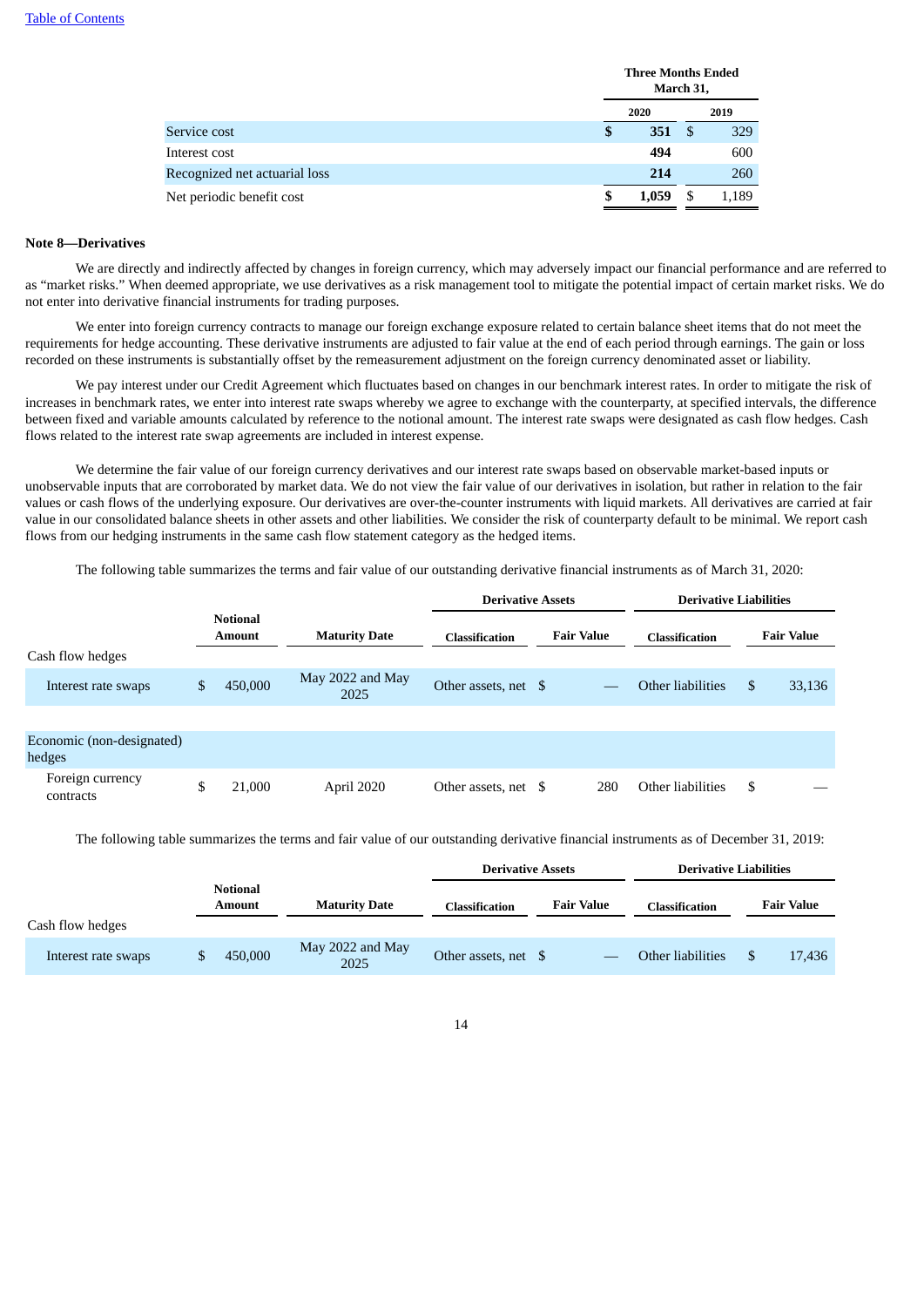The following table summarizes the effect of cash flow hedge accounting on our consolidated statements of operations for the three months ended March 31, 2020:

|                     | <b>Amount of Gain/(Loss)</b><br><b>Recognized in Other</b><br><b>Comprehensive Loss</b> |          | <b>Location of Gain/(Loss)</b><br><b>Reclassified from</b><br><b>Accumulated Other</b><br><b>Comprehensive Loss into</b><br>Income | <b>Total Amount of</b><br>Income/(Expense) Line Items<br><b>Presented in the Consolidated</b><br><b>Statement of Operations in</b> | Which the Effects are Recorded | <b>Amount of Gain/(Loss)</b><br><b>Reclassified from Accumulated</b><br><b>Other Comprehensive Loss into</b><br>Income |         |
|---------------------|-----------------------------------------------------------------------------------------|----------|------------------------------------------------------------------------------------------------------------------------------------|------------------------------------------------------------------------------------------------------------------------------------|--------------------------------|------------------------------------------------------------------------------------------------------------------------|---------|
| Interest rate swaps |                                                                                         | (16,958) | Interest expense, net                                                                                                              |                                                                                                                                    | $(23,342)$ \$                  |                                                                                                                        | (1,259) |

*The amount of ineffectiveness associated with these contracts was immaterial for the periods presented.*

For the three months ended March 31, 2020 and 2019, we recognized a loss of \$2.7 million and a gain of \$0.5 million, respectively, associated with our economic (non-designated) foreign currency contracts.

We recorded the change in fair value of derivative instruments and the remeasurement adjustment of the foreign currency denominated asset or liability in other operating (income) expense, net for our foreign exchange contracts.

#### **Note 9—Income Taxes**

The effective tax rate was 48.9% for the three months ended March 31, 2020, compared to 5.8% in the same quarter of 2019. The change in these rates resulted from an income tax benefit of \$5.2 million recorded in the first quarter of 2020 associated with the Coronavirus Aid, Relief, and Economic Security (CARES) Act, the mixture of income and losses in jurisdictions in which we operate, and the incremental income tax expense associated with the vesting of restricted stock. The liability for unrecognized tax benefits was \$11.7 million at March 31, 2020 and \$11.5 million at December 31, 2019. Included in the liability at March 31, 2020 and December 31, 2019 were \$3.1 million of tax positions for which ultimate deductibility is highly certain but for which there is uncertainty about the timing of such deductibility.

#### **Note 10—Net Loss per Common Share**

The following summarizes the calculation of net loss per common share attributable to common shareholders for the three months ended March 31, 2020 and 2019:

|                                                         | Three Months Ended March 31, |              |      |          |  |  |
|---------------------------------------------------------|------------------------------|--------------|------|----------|--|--|
| (in thousands, except per share data)                   |                              | 2020         |      | 2019     |  |  |
| Weighted average shares outstanding - basic and diluted |                              | 60,571       |      | 60,376   |  |  |
|                                                         |                              |              |      |          |  |  |
| Loss from continuing operations                         | \$                           | (8,909)      | - \$ | (10,918) |  |  |
| Basic and diluted per share                             | \$                           | $(0.15)$ \$  |      | (0.18)   |  |  |
|                                                         |                              |              |      |          |  |  |
| Loss from discontinued operations                       | \$                           | $(2,415)$ \$ |      | (3, 178) |  |  |
| Basic and diluted per share                             | \$                           | $(0.04)$ \$  |      | (0.05)   |  |  |
|                                                         |                              |              |      |          |  |  |
| Net loss                                                | \$                           | (11, 324)    | -S   | (14,096) |  |  |
| Basic and diluted per share                             | \$                           | (0.19)       |      | (0.23)   |  |  |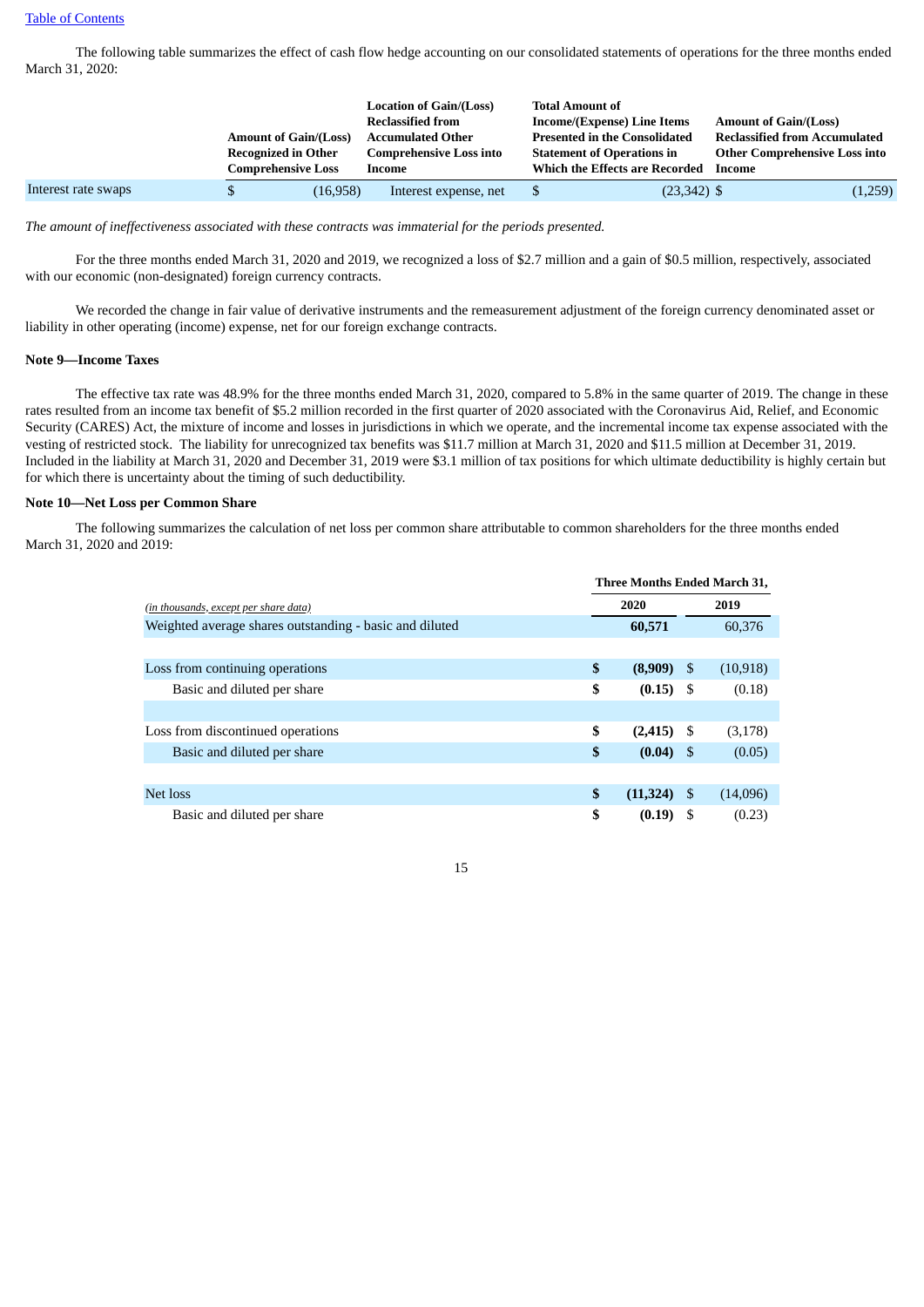### **Note 11—Accumulated Other Comprehensive Loss**

The following table shows the changes in accumulated other comprehensive loss by component for the three months ended March 31, 2020 and 2019:

|                                                                                 |                         |               | Currency                                 |                                 |               |              |
|---------------------------------------------------------------------------------|-------------------------|---------------|------------------------------------------|---------------------------------|---------------|--------------|
|                                                                                 | <b>Retirement Plans</b> |               | <b>Translation</b><br><b>Adjustments</b> | <b>Derivatives and</b><br>Other |               | <b>Total</b> |
| Accumulated other comprehensive loss, December 31, 2019                         |                         | $(14,691)$ \$ | $(25,301)$ \$                            |                                 | $(12,715)$ \$ | (52,707)     |
| Other comprehensive loss before reclassifications                               |                         |               | (28, 178)                                |                                 | (16,958)      | (45, 136)    |
| Income tax                                                                      |                         |               |                                          |                                 | 4,646         | 4,646        |
| Other comprehensive loss before reclassifications, net of tax                   |                         |               | (28, 178)                                |                                 | (12,312)      | (40, 490)    |
| Amounts reclassified from accumulated other comprehensive income                |                         | 214           |                                          |                                 | 1,259         | 1,473        |
| Income tax                                                                      |                         | (44)          |                                          |                                 | (344)         | (388)        |
| Amounts reclassified from accumulated other comprehensive<br>income, net of tax |                         | 170           |                                          |                                 | 915           | 1,085        |
| Other comprehensive income (loss)                                               |                         | 170           | (28, 178)                                |                                 | (11, 397)     | (39, 405)    |
| Accumulated other comprehensive loss, March 31, 2020                            |                         | (14,521)      | (53, 479)                                |                                 | (24, 112)     | (92, 112)    |

|                                                                                 |                         | Currency<br><b>Translation</b> | Derivatives and |              |
|---------------------------------------------------------------------------------|-------------------------|--------------------------------|-----------------|--------------|
|                                                                                 | <b>Retirement Plans</b> | <b>Adjustments</b>             | Other           | <b>Total</b> |
| Accumulated other comprehensive loss, December 31, 2018                         | $(8,146)$ \$            | $(32,551)$ \$                  | $(4,915)$ \$    | (45, 612)    |
| Other comprehensive loss before reclassifications                               |                         | (4,207)                        | (3,649)         | (7,856)      |
| Income tax                                                                      |                         |                                | 808             | 808          |
| Other comprehensive loss before reclassifications, net of tax                   |                         | (4,207)                        | (2,841)         | (7,048)      |
| Amounts reclassified from accumulated other comprehensive income                | 266                     |                                | 578             | 844          |
| Income tax                                                                      | (69)                    |                                | (150)           | (219)        |
| Amounts reclassified from accumulated other comprehensive<br>income, net of tax | 197                     |                                | 428             | 625          |
| Other comprehensive income (loss)                                               | 197                     | (4,207)                        | (2, 413)        | (6, 423)     |
| Accumulated other comprehensive loss, March 31, 2019                            | $(7,949)$ \$            | (36,758)                       | (7,328)         | (52,035)     |
|                                                                                 |                         |                                |                 |              |

We include amounts reclassified out of accumulated other comprehensive loss related to defined benefit pension plans as a component of net periodic pension cost. For the three months ended March 31, 2020 and 2019, we reclassified \$0.2 million and \$0.3 million, respectively, of actuarial net losses.

#### **Note 12—Segment Information**

We periodically evaluate our application of accounting guidance for reportable segments and disclose information about reportable segments based on the way management organizes the enterprise for making operating decisions and assessing performance. We report our business under two segments: Global Solutions and Global Products. The Global Solutions segment includes our United States distribution, outsourced logistics and valueadded services business. Global Products manufactures and sources medical surgical products through our production and kitting operations.

We evaluate the performance of our segments based on their operating income excluding intangible amortization, acquisition-related and exit and realignment charges, certain purchase price fair value adjustments, and other substantive items that, either as a result of their nature or size, would not be expected to occur as part of our normal business operations on a regular basis.

Segment assets exclude inter-segment account balances as we believe their inclusion would be misleading and not meaningful. We believe all inter-segment sales are at prices that approximate market.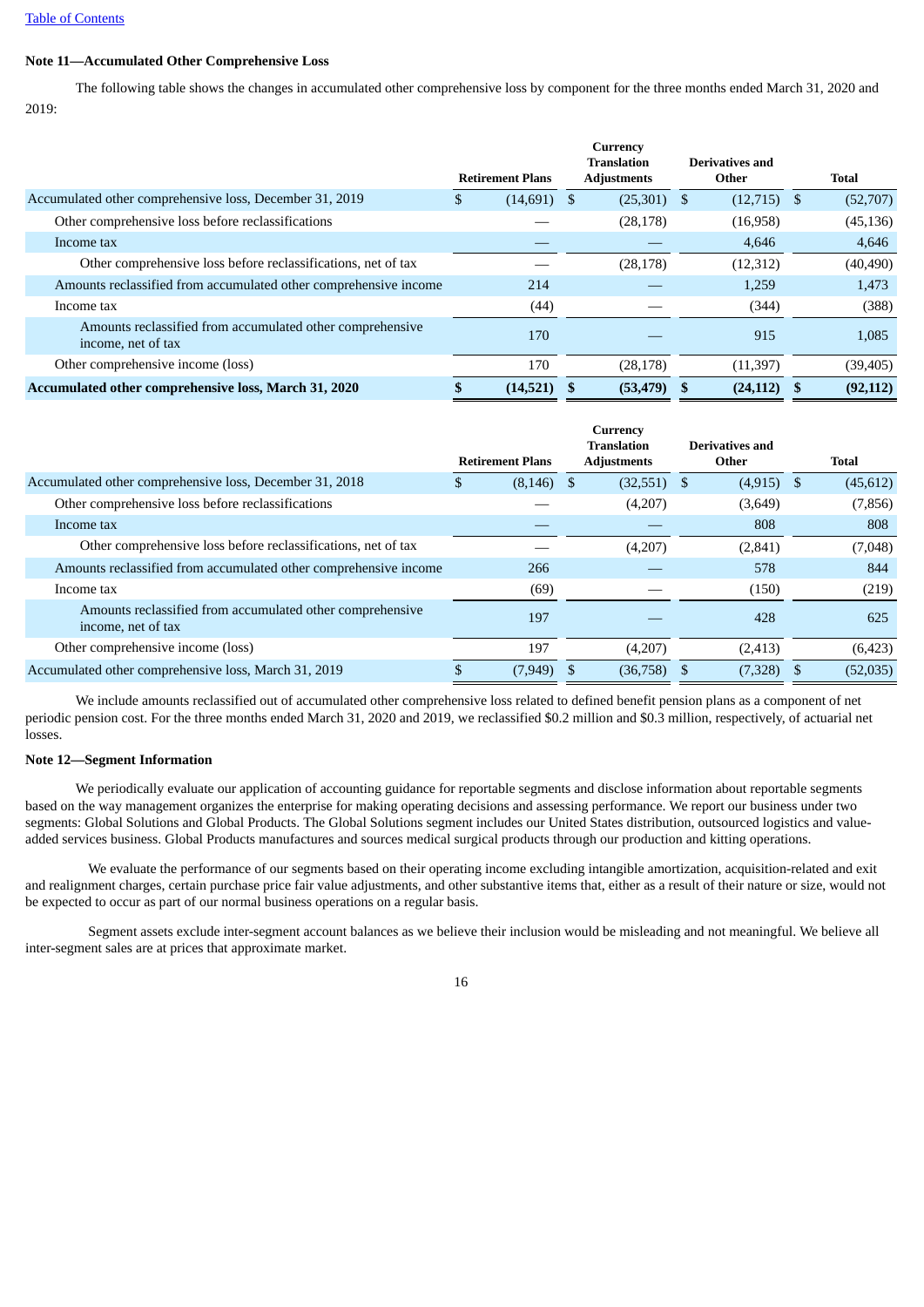The following tables present financial information by segment:

|                                                      | Three Months Ended March 31, |           |                           |            |  |  |
|------------------------------------------------------|------------------------------|-----------|---------------------------|------------|--|--|
|                                                      |                              | 2020      |                           | 2019       |  |  |
| Net revenue:                                         |                              |           |                           |            |  |  |
| Segment net revenue                                  |                              |           |                           |            |  |  |
| <b>Global Solutions</b>                              | \$                           | 1,847,593 | \$                        | 2,123,599  |  |  |
| <b>Global Products</b>                               |                              | 391,192   |                           | 347,085    |  |  |
| Total segment net revenue                            |                              | 2,238,785 |                           | 2,470,684  |  |  |
| Inter-segment revenue                                |                              |           |                           |            |  |  |
| <b>Global Products</b>                               |                              | (116,092) |                           | (119, 844) |  |  |
| Total inter-segment revenue                          |                              | (116,092) |                           | (119, 844) |  |  |
| Consolidated net revenue                             | \$                           | 2,122,693 | \$                        | 2,350,840  |  |  |
|                                                      |                              |           |                           |            |  |  |
| Operating income:                                    |                              |           |                           |            |  |  |
| <b>Global Solutions</b>                              | \$                           | 7,691     | \$                        | 21,642     |  |  |
| <b>Global Products</b>                               |                              | 18,571    |                           | 7,724      |  |  |
| Inter-segment eliminations                           |                              | 1,169     |                           | 1,746      |  |  |
| Intangible amortization                              |                              | (10,611)  |                           | (10,026)   |  |  |
| Acquisition-related and exit and realignment charges |                              | (6,064)   |                           | (4, 863)   |  |  |
| Other $(1)$                                          |                              |           |                           | 381        |  |  |
| Consolidated operating income                        | \$                           | 10,756    | $\,$                      | 16,604     |  |  |
| Depreciation and amortization:                       |                              |           |                           |            |  |  |
| <b>Global Solutions</b>                              | \$                           | 10,636    | \$                        | 10,500     |  |  |
| <b>Global Products</b>                               |                              | 13,277    |                           | 12,607     |  |  |
| Discontinued operations                              |                              |           |                           | 5,613      |  |  |
| Consolidated depreciation and amortization           | \$                           | 23,913    | ${\mathbb S}$             | 28,720     |  |  |
|                                                      |                              |           |                           |            |  |  |
| Capital expenditures:                                |                              |           |                           |            |  |  |
| <b>Global Solutions</b>                              | \$                           | 1,032     | \$                        | 3,341      |  |  |
| <b>Global Products</b>                               |                              | 3,017     |                           | 2,903      |  |  |
| Discontinued operations                              |                              | 1,664     |                           | 8,035      |  |  |
| Consolidated capital expenditures                    | \$                           | 5,713     | $\boldsymbol{\mathsf{S}}$ | 14,279     |  |  |

*(1) 2019 included interest cost and net actuarial losses related to the U.S. Retirement Plan as well as Software as a Service (SaaS) implementation costs associated with the upgrading of our global IT platforms in connection with the redesign of our global information system strategy.*

|                           |    | <b>March 31, 2020</b> | <b>December 31, 2019</b> |           |  |
|---------------------------|----|-----------------------|--------------------------|-----------|--|
| Total assets:             |    |                       |                          |           |  |
| Global Solutions          | \$ | 2,168,358             | S                        | 2,205,134 |  |
| <b>Global Products</b>    |    | 954,787               |                          | 930,937   |  |
| Segment assets            |    | 3,123,145             |                          | 3,136,071 |  |
| Discontinued operations   |    | 499,410               |                          | 439,983   |  |
| Cash and cash equivalents |    | 92,315                |                          | 67,030    |  |
| Consolidated total assets | S  | 3,714,870             |                          | 3,643,084 |  |

The following table presents net revenue by geographic area, which were attributed based on the location from which we ship products or provide services.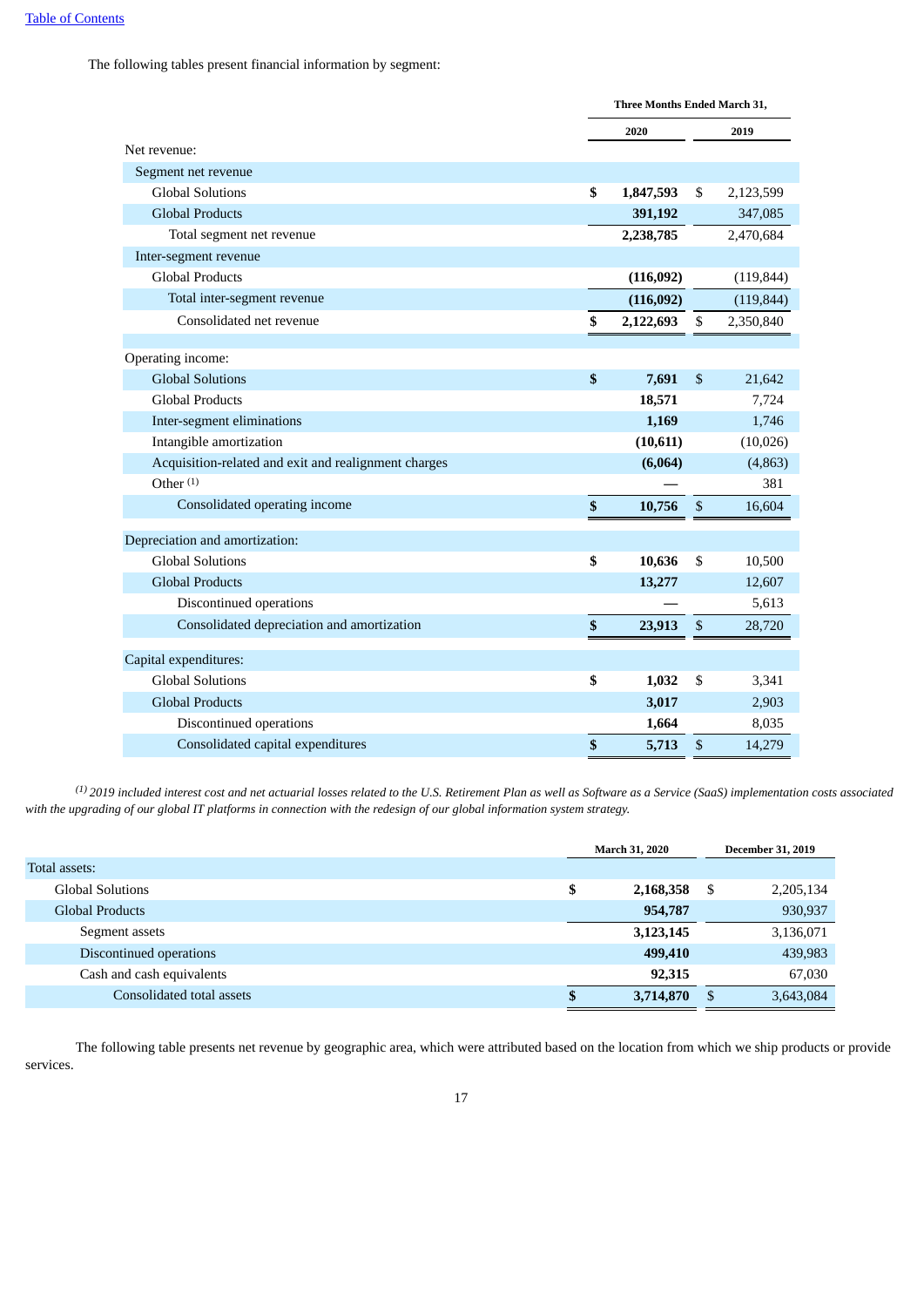|                          | Three Months Ended March 31, |           |      |           |  |  |
|--------------------------|------------------------------|-----------|------|-----------|--|--|
|                          | 2020                         |           |      | 2019      |  |  |
| Net revenue:             |                              |           |      |           |  |  |
| <b>United States</b>     | \$                           | 2,033,454 | - \$ | 2,303,913 |  |  |
| International            |                              | 89,239    |      | 46,927    |  |  |
| Consolidated net revenue | S                            | 2,122,693 |      | 2,350,840 |  |  |

#### **Note 13—Recent Accounting Pronouncements**

In August 2018, the FASB issued ASU No. 2018-13, Fair Value Measurement (Topic 820): Disclosure Framework— Changes to the Disclosure Requirements for Fair Value Measurement. This ASU modifies the disclosure requirements for fair value measurements by removing the requirement to disclose the amount and reasons for transfers between Level 1 and Level 2 of the fair value hierarchy and the policy for timing of such transfers. This ASU expands the disclosure requirements for Level 3 fair value measurements, primarily focused on changes in unrealized gains and losses included in other comprehensive income (loss). We adopted ASU No. 2018-13 effective beginning January 1, 2020. Its adoption did not have a material impact on our consolidated financial statements.

In August 2018, the FASB issued ASU No. 2018-15, Intangibles—Goodwill and Other (Topic 350): Internal-Use Software. This standard aligns the requirements for capitalizing implementation costs incurred in a cloud computing arrangement that is a service contract with the requirements for capitalizing implementation costs incurred to develop or obtain internal-use software. We adopted ASU No. 2018-15 effective beginning January 1, 2020. Its adoption did not have a material impact on our consolidated financial statements.

In December 2019, the FASB issued ASU No. 2019-12, Simplifying the Accounting for Income Taxes, which simplifies the accounting for income taxes, eliminates certain exceptions within ASC 740, Income Taxes, and clarifies certain aspects of the current guidance to promote consistency among reporting entities. ASU No. 2019-12 is effective for fiscal years beginning after December 15, 2020. Most amendments within the standard are required to be applied on a prospective basis, while certain amendments must be applied on a retrospective or modified retrospective basis. We are currently evaluating the potential impact of adopting this guidance on its consolidated financial statements and disclosures.

In March 2020, the FASB issued ASU No. 2020-03, Codification Improvements to Financial Instruments. The Standard is part of FASB's ongoing project to improve and clarify its Accounting Standards Codification and avoid unintended application. The items addressed are not expected to significantly affect current practice or create a significant administrative cost for most entities. The amendment is divided into issues 1 to 7 with different effective dates as follows: The amendments related to Issue 1, Issue 2, Issue 4, and Issue 5 are conforming amendments. The amendments are effective upon issuance of this update. The amendment related to Issue 3 is a conforming amendment that affects the guidance related to the amendments in ASU No. 2016-01, Financial Instruments-Overall (Subtopic 825-10): Recognition and Measurement of Financial Assets and Financial Liabilities. The effective date of this update for the amendments to ASU No. 2016-01 is for fiscal years beginning after December 15, 2019, including interim periods within those fiscal years. The amendments related to Issue 6 and Issue 7 affect the guidance in the amendments in ASU No. 2016-13, Financial 5 Instruments-Credit Losses (Topic 326): Measurement of Credit Losses on Financial Instruments. For entities that have not yet adopted the amendments related to ASU No. 2016-13, the effective dates and the transition requirements for these amendments are the same as the effective date and transition requirements in ASU No. 2016-13, which will be effective for fiscal years beginning after December 15, 2022, including interim periods within those fiscal years. We adopted ASU No. 2020-03 effective beginning January 1, 2020 for Issues 1 through 5. Its adoption did not have a material impact on our consolidated financial statements. We are currently evaluating the potential impact of adopting this guidance for Issues 6 and 7 on its consolidated financial statements and disclosures.

In March 2020, the FASB issued ASU No. 2020-04, Reference Rate Reform (Topic 848): Facilitation of the Effects of Reference Rate Reform on Financial Reporting, which provides optional expedients and exceptions for applying GAAP to contracts, hedging relationships, and other transactions affected by reference rate reform if certain criteria are met. The amendments apply only to contracts, hedging relationships, and other transactions that reference LIBOR or another reference rate expected to be discontinued because of reference rate reform. The amendments are effective for all entities as of March 12, 2020 through December 31, 2022. We are currently evaluating the impact this guidance may have on our consolidated financial statements and disclosures.

<span id="page-17-0"></span>There have been no further changes in our significant accounting policies from those contained in our Annual Report on Form 10-K for the year ended December 31, 2019.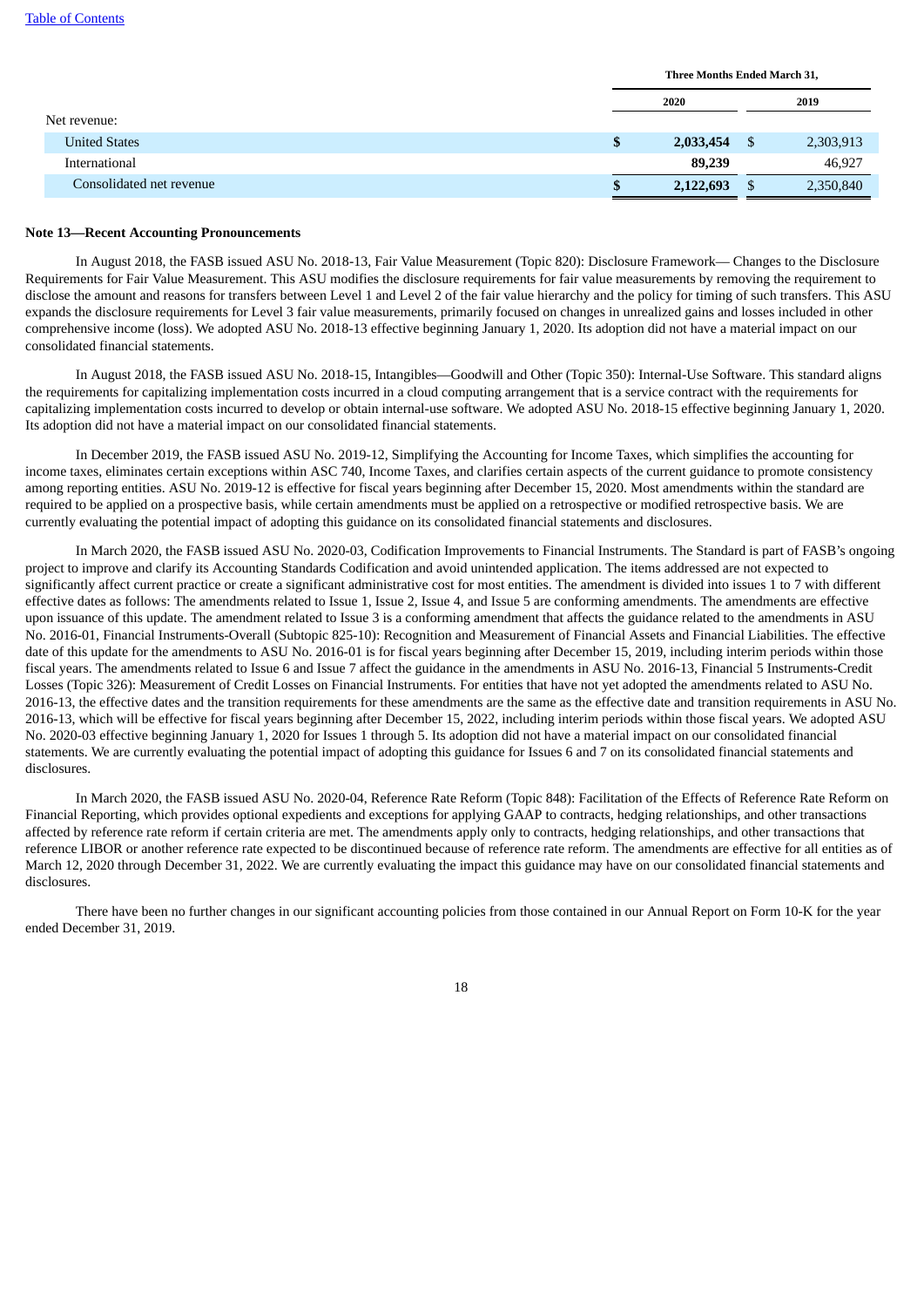#### **Item 2. Management's Discussion and Analysis of Financial Condition and Results of Operations**

The following discussion and analysis describes results of operations and material changes in the financial condition of Owens & Minor, Inc. and its subsidiaries since December 31, 2019. Trends of a material nature are discussed to the extent known and considered relevant. This discussion should be read in conjunction with the consolidated financial statements, related notes thereto, and management's discussion and analysis of financial condition and results of operations included in our Annual Report on Form 10-K for the year ended December 31, 2019.

#### **Overview**

Owens & Minor, Inc., along with its subsidiaries, (we, us, or our) is a leading global healthcare solutions company. On January 16, 2020, we announced our intention to sell our European logistics business, Movianto, to EHDH Holding Group (EHDH), a privately held French company. The divestiture is intended to provide us with a greater ability to focus on and invest in our differentiated products, services and U.S. distribution businesses. See Note 3, "Discontinued Operations," of the Notes to Consolidated Financial Statements for further information. Unless otherwise indicated, the following information relates to continuing operations.

Net loss per diluted share was \$(0.15) for the three months ended March 31, 2020, as compared to \$(0.18) for same period of 2019. Global Solutions segment operating income was \$7.7 million for the three months ended March 31, 2020, compared to \$21.6 million for 2019. The declines were a result of lower revenues and continued pressure on distribution margins as compared to prior year. Global Products segment operating income was \$18.6 million for the three months ended March 31, 2020, compared to \$7.7 million for the three months ended March 31, 2019, largely reflecting an increase in revenues from higher market demand for personal protective equipment in the first quarter of 2020 compared to 2019.

#### **COVID-19 Update**

We are impacted by the global pandemic and related effects associated with the coronavirus (COVID-19). As a result, we updated our risk factors, which can be found in Item 1A "Risk Factors" in this document.

We are closely monitoring the impact of COVID-19 on all aspects of our global business, including how it impacts our customers, teammates, suppliers, vendors and distribution channels. We have taken actions to protect our teammates while maintaining business continuity as we respond to the needs from this global pandemic. We will continue to actively monitor the situation and may take further actions that alter our business operations as may be required by federal, state or local authorities or that we determine are in the best interests of our teammates, customers, suppliers and shareholders.

Revenue in the first quarter of 2020 of \$2.1 billion includes a nominal overall impact from COVID-19 as a greater demand for personal protective equipment (PPE) during the quarter, was partially offset by reduced surgical procedures beginning in mid-March.

We are evaluating various government-sponsored COVID-response stimulus, relief, and productions initiatives such as under the Defense Production Act (DPA) and recent Coronavirus Aid, Relief and Economic Security (CARES) Act. In April 2020, under the DPA, the U.S. Department of Defense initiated a technology investment agreement with us involving up to \$30 million of anticipated funding of assets to expand capacity to supply N-95 respirator masks to the U.S. government. The nature of the agreement provides a program of expedited partial funding to begin expansion while final terms are completed. In addition, as allowed under the CARES Act, we have filed for a \$13 million income tax refund with the IRS related to the carryback of net operating losses (NOL) incurred in 2018. This refund was included in other current assets on our balance sheet as of March 31, 2020. In connection with this NOL carryback, we recorded a \$5.2 million benefit to the income tax benefit for the three months ended March 31, 2020. This benefit was considered a non-GAAP item, and excluded from adjusted income from continuing operations.

We are unable to predict with certainty the full impact that COVID-19 will have on our financial position and operating results due to numerous variables.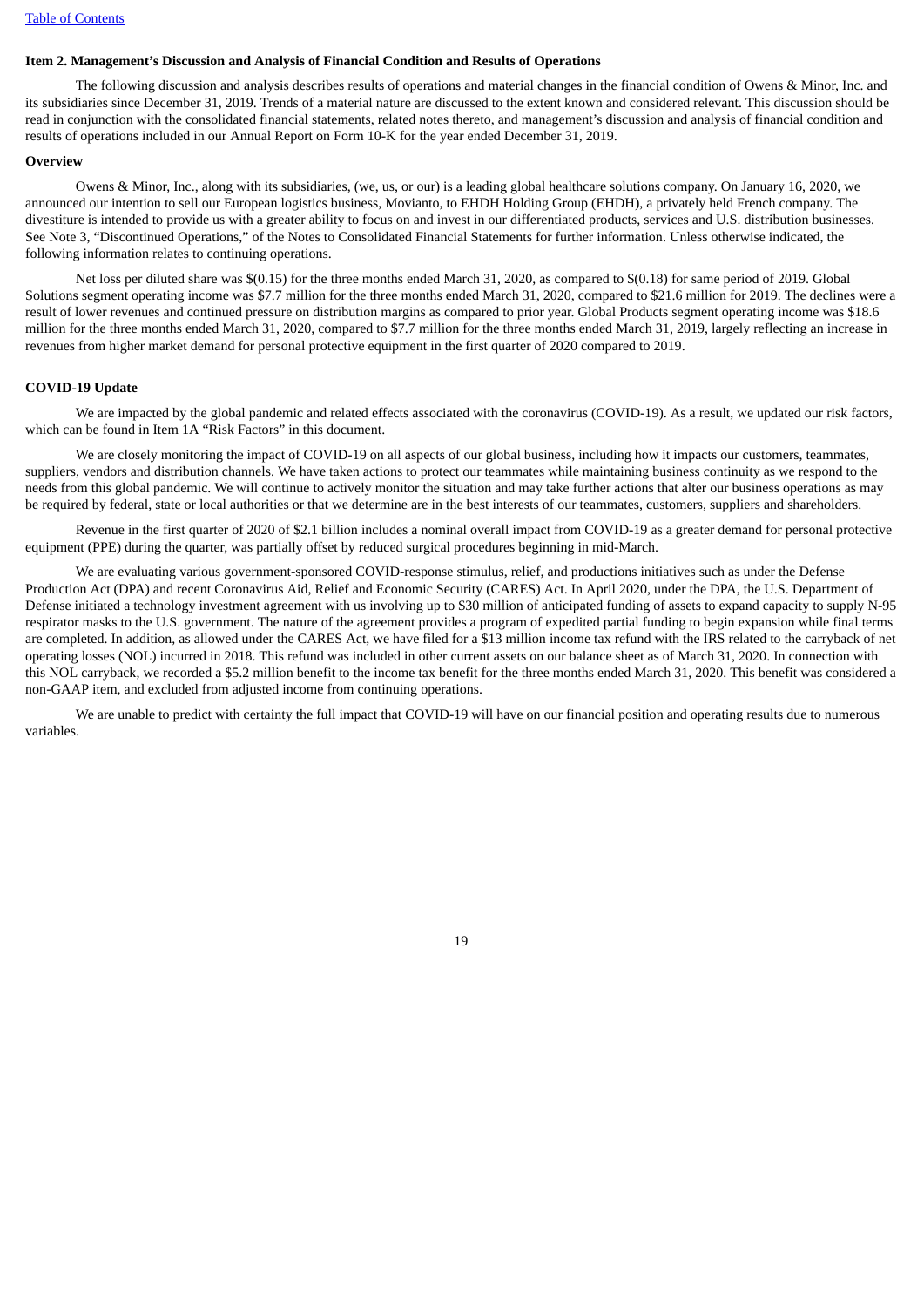## **Results of Operations**

*Net revenue.*

|                         | Three Months Ended March 31, |           |  |            |  | Change     |            |  |  |
|-------------------------|------------------------------|-----------|--|------------|--|------------|------------|--|--|
| (Dollars in thousands)  |                              | 2020      |  | 2019       |  |            | $\%$       |  |  |
| <b>Global Solutions</b> |                              | 1,847,593 |  | 2,123,599  |  | (276,006)  | $(13.0)\%$ |  |  |
| Global Products         |                              | 391,192   |  | 347,085    |  | 44,107     | 12.7 %     |  |  |
| Inter-segment           |                              | (116,092) |  | (119, 844) |  | 3,752      | $3.1\%$    |  |  |
| Net revenue             |                              | 2,122,693 |  | 2,350,840  |  | (228, 147) | (9.7)%     |  |  |

The change in net revenue for the quarter reflected the impact of lower distribution revenues as a result of customer non-renewals that occurred in 2019 and a reduction in elective surgical procedures, primarily due to the impact of COVID-19, which we expect to continue through the second quarter. These were partially offset by revenue growth in Global Products from increased demand for personal protective equipment. Foreign currency translation had an unfavorable impact on Net revenue of \$2.1 million compared to prior year.

#### *Cost of goods sold.*

|                        | Three Months Ended March 31, |           |           |  | Change     |               |  |  |
|------------------------|------------------------------|-----------|-----------|--|------------|---------------|--|--|
| (Dollars in thousands) |                              | 2020      | 2019      |  |            | $\frac{0}{0}$ |  |  |
| Cost of goods sold     |                              | 1,854,134 | 2,074,219 |  | (220, 085) | $(10.6)\%$    |  |  |

Cost of goods sold includes the cost of the product (net of supplier incentives and cash discounts) and all costs incurred for shipments of products from manufacturers to our distribution centers for all customer arrangements where we are the primary obligor and bear risk of general and physical inventory loss. These are sometimes referred to as distribution contracts. Cost of goods sold also includes direct and certain indirect labor, material and overhead costs associated with our Global Products business. There is no cost of goods sold associated with our fee-for-service arrangements. Cost of goods sold compared to prior year reflects changes in sales activity, including sales mix.

#### *Gross margin.*

| (Dollars in thousands) |  | Three Months Ended March 31, |         |      |         |  | Change  |        |  |  |
|------------------------|--|------------------------------|---------|------|---------|--|---------|--------|--|--|
|                        |  | 2020                         |         | 2019 |         |  |         | $\%$   |  |  |
| Gross margin           |  |                              | 268,559 |      | 276.621 |  | (8,062) | (2.9)% |  |  |
| As a % of net revenue  |  |                              | 12.65%  |      | 11.77%  |  |         |        |  |  |

Gross margin in the three months ended March 31, 2020 was impacted by lower distribution revenues and unfavorable impact from foreign currency translation of \$3.3 million. The increase in gross margin as a percentage of revenue reflected strong revenue growth from an overall improved sales mix, as the Global Products revenues constitute a higher percentage of revenue.

## *Operating expenses.*

|                                                      | Three Months Ended March 31, |         |  |         |  | Change  |               |  |  |
|------------------------------------------------------|------------------------------|---------|--|---------|--|---------|---------------|--|--|
| (Dollars in thousands)                               |                              | 2020    |  | 2019    |  |         | %             |  |  |
| Distribution, selling and administrative expenses    |                              | 254,048 |  | 255,112 |  | (1,064) | $(0.4)\%$     |  |  |
| As a % of net revenue                                |                              | 11.97%  |  | 10.85%  |  |         |               |  |  |
| Acquisition-related and exit and realignment charges |                              | 6.064   |  | 4.863   |  | 1,201   | 24.7 %        |  |  |
| Other operating (income) expense, net                |                              | (2,309) |  | 42      |  | (2,351) | $(5,597.6)\%$ |  |  |

Distribution, selling and administrative (DS&A) expenses include labor and warehousing costs associated with our distribution and outsourced logistics services and all costs associated with our fee-for-service arrangements. Shipping and handling costs are primarily included in DS&A expenses and include costs to store, move, and prepare products for shipment, as well as costs to deliver products to customers.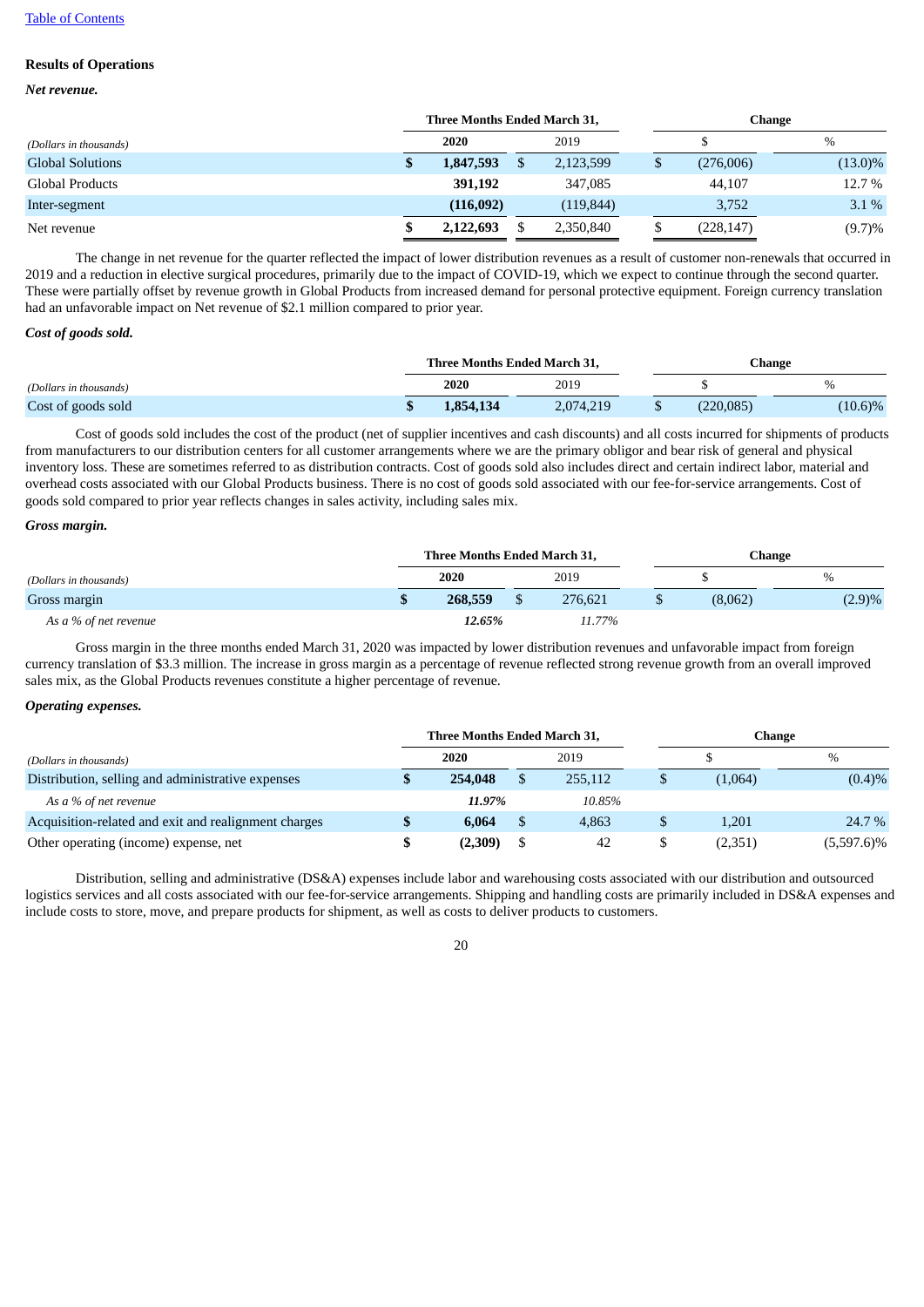Overall DS&A expenses were affected by changes in sales mix and investments in the business, partially offset by operational efficiencies. DS&A expenses also included favorable impacts for foreign currency translation of \$0.3 million for the three months ended March 31, 2020.

Acquisition-related charges were \$4.2 million and \$4.2 million for the three months ended March 31, 2020 and 2019, respectively, and consisted primarily of transition costs for the Halyard acquisition. Exit and realignment charges were \$1.8 million and \$0.7 million for the three months ended March 31, 2020 and 2019, respectively. Exit and realignment charges in the first quarter of 2020 were associated with severance from reduction in force and other costs related to the reorganization of the U.S. commercial, operations and executive teams. Exit and realignment charges in the first quarter of 2019 were associated with severance from reduction in force and other employee costs associated with the establishment of our client engagement center and other IT restructuring charges.

The change in other operating (income) expense, net was attributed primarily to higher foreign currency transaction gains in the quarter compared to prior year and lower software as a service implementation expenses due to the adoption of ASU No. 2018-15 as of January 1, 2020. See Note 13 in Notes to Consolidated Financial Statements.

### *Interest expense, net***.**

|                         |      | Three Months Ended March 31, |      |        | Change |         |           |  |
|-------------------------|------|------------------------------|------|--------|--------|---------|-----------|--|
| (Dollars in thousands)  | 2020 |                              | 2019 |        |        |         | $\%$      |  |
| Interest expense, net   |      | 23,342                       |      | 25.458 |        | (2,116) | $(8.3)\%$ |  |
| Effective interest rate |      | 7.17%                        |      | 6.30%  |        |         |           |  |

Interest expense decreased year over year primarily due to a reduction in debt, which was partially offset by an increase in our effective interest rate and the amortization of additional deferred financing costs as a result of the Fifth Amendment to the Credit Agreement in February 2020. See Note 6 in Notes to Consolidated Financial Statements.

#### *Other expense, net***.**

|                        | Three Months Ended March 31, |       |  |       |  | Change |       |       |
|------------------------|------------------------------|-------|--|-------|--|--------|-------|-------|
| (Dollars in thousands) |                              | 2020  |  | 2019  |  |        |       | $\%$  |
| Other expense, net     |                              | 1.846 |  | 2.734 |  |        | 2.112 | 77.2% |

Other expense, net in 2020 includes the write-off of deferred financing costs associated with the paydown of our Term A loans of \$2.1 million and third party fees incurred as a result of the Fifth Amendment to the Credit Agreement in February 2020 of \$2.2 million, which was offset by a gain on extinguishment of debt related to the partial repurchase of our 2021 Notes in March 2020 of \$0.2 million, and interest cost and net actuarial losses related to the U.S. Retirement Plan of \$0.7 million. Other expense, net in 2019 includes the write-off of deferred financing costs associated with the revolving credit facility as a result of the Fourth Amendment to the Credit Agreement in February 2019 of \$2.0 million and interest cost and net actuarial losses related to the U.S. Retirement Plan of \$0.7 million.

#### *Income taxes.*

|                        |  |      | Three Months Ended March 31, |      |       | <b>Change</b> |          |                |  |
|------------------------|--|------|------------------------------|------|-------|---------------|----------|----------------|--|
| (Dollars in thousands) |  | 2020 |                              | 2019 |       |               |          | $\%$           |  |
| Income tax benefit     |  |      | (8,523)                      |      | (670) |               | (7, 853) | $(1, 172.1)\%$ |  |
| Effective tax rate     |  |      | 48.9%                        |      | 5.8%  |               |          |                |  |

The change in the effective tax rates compared to 2019 resulted from an income tax benefit of \$5.2 million recorded in the first quarter of 2020 associated with the Coronavirus Aid, Relief, and Economic Security (CARES) Act, the mixture of income and losses in jurisdictions in which we operate, and the incremental income tax expense associated with the vesting of restricted stock.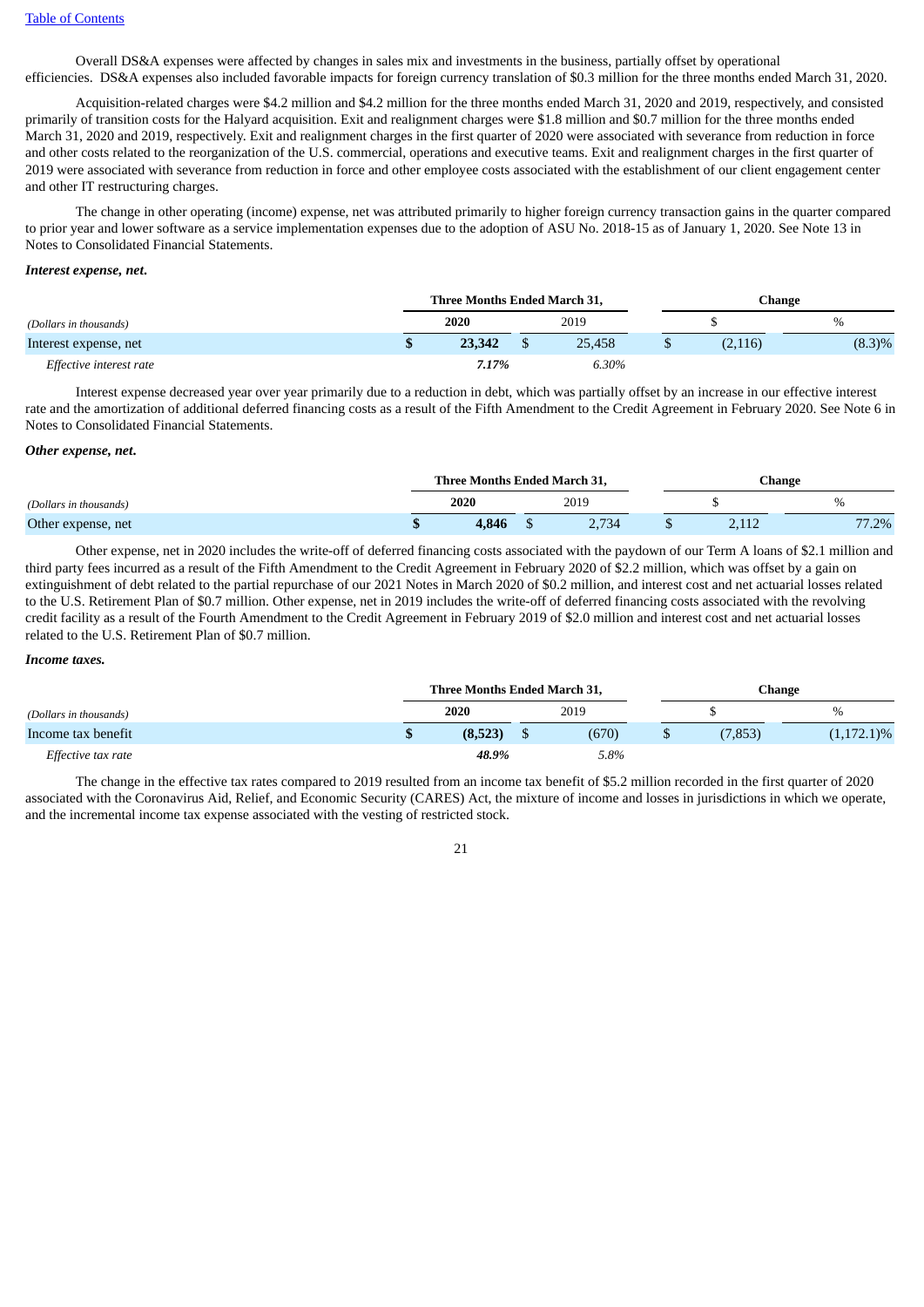## **Financial Condition, Liquidity and Capital Resources**

*Financial condition***.** We monitor operating working capital through days sales outstanding (DSO) and merchandise inventory turnover. We estimate a hypothetical increase (decrease) in DSO of one day would result in a decrease (increase) in our cash balances, an increase (decrease) in borrowings against our revolving credit facility, or a combination thereof of approximately \$23 million.

The majority of our cash and cash equivalents are held in cash depository accounts with major banks in the United States, Europe, and Asia. Changes in our working capital can vary in the normal course of business based upon the timing of inventory purchases, collections of accounts receivable, and payments to suppliers.

|                                        |    |                       |    |                          |    |          | <b>Change</b> |
|----------------------------------------|----|-----------------------|----|--------------------------|----|----------|---------------|
| (Dollars in thousands)                 |    | <b>March 31, 2020</b> |    | <b>December 31, 2019</b> |    |          | $\frac{0}{0}$ |
| Cash and cash equivalents              | D  | 92,315                | -S | 67,030                   | -S | 25,285   | 37.7 %        |
| Accounts receivable, net of allowances | \$ | 667,607               | S. | 674.706                  |    | (7,099)  | $(1.1)\%$     |
| Consolidated DSO $(1)$                 |    | 27.5                  |    | 27.1                     |    |          |               |
| Merchandise inventories                | \$ | 1,108,844             |    | 1,146,192                |    | (37,348) | $(3.3)\%$     |
| Consolidated inventory turnover (2)    |    | 6.6                   |    | 6.6                      |    |          |               |
| Accounts payable                       | \$ | 891,542               |    | 808,035                  |    | 83,507   | 10.3%         |

*(1) Based on period end accounts receivable and net revenue for the quarter*

(2) Based on average inventory and annualized costs of goods sold for the quarter ended March 31, 2020 and year ended December 31, 2019

*Liquidity and capital expenditures.* The following table summarizes our consolidated statements of cash flows for the three months ended March 31, 2020 and 2019, which relates to continuing operations and discontinued operations:

| (Dollars in thousands)                                                | 2020 |           | 2019 |           |
|-----------------------------------------------------------------------|------|-----------|------|-----------|
| Net cash provided by (used for):                                      |      |           |      |           |
| <b>Operating activities</b>                                           |      | 93,454    | -S   | (60, 904) |
| Investing activities                                                  |      | (5,680)   |      | (14,008)  |
| Financing activities                                                  |      | (31, 406) |      | 49,505    |
| Effect of exchange rate changes                                       |      | (62)      |      | (2,721)   |
| Net increase (decrease) in cash, cash equivalents and restricted cash |      | 56,306    |      | (28, 128) |

Cash provided by operating activities in the first three months of 2020 reflected fluctuations in net income along with unfavorable changes in working capital.

Cash used for investing activities in the first three months of 2020 included capital expenditures of \$5.7 million for our strategic and operational efficiency initiatives associated with property and equipment, investments for increased manufacturing capacity in the Americas, and capitalized software. Cash used for investing activities in 2019 included capital expenditures for our strategic and operational efficiency initiatives associated with property and equipment and capitalized software.

Cash used for financing activities in the first three months of 2020 included dividend payments of \$0.2 million and repayments of \$6.2 million under our revolving credit facility, compared to dividend payments of \$4.8 million and proceeds from borrowings of \$72.1 million for the same period of 2019. We also had proceeds from borrowings of \$150.0 million related to the Accounts Receivable Securitization Program. Financing activities also included repayments of \$166.8 million in the first three months of 2020 compared to \$12.4 million in the same period of 2019 on our term loans (under the Credit Agreement) and 2021 Notes. We used \$4.4 million of cash to repurchase \$4.6 million aggregate principal amount of the 2021 Notes during the first quarter of 2020. We also paid \$5.8 million in financing costs related to the Fifth Amendment to the Credit Agreement in February 2020 and \$4.3 million in financing costs related to the Fourth Amendment to the Credit Agreement in February 2019.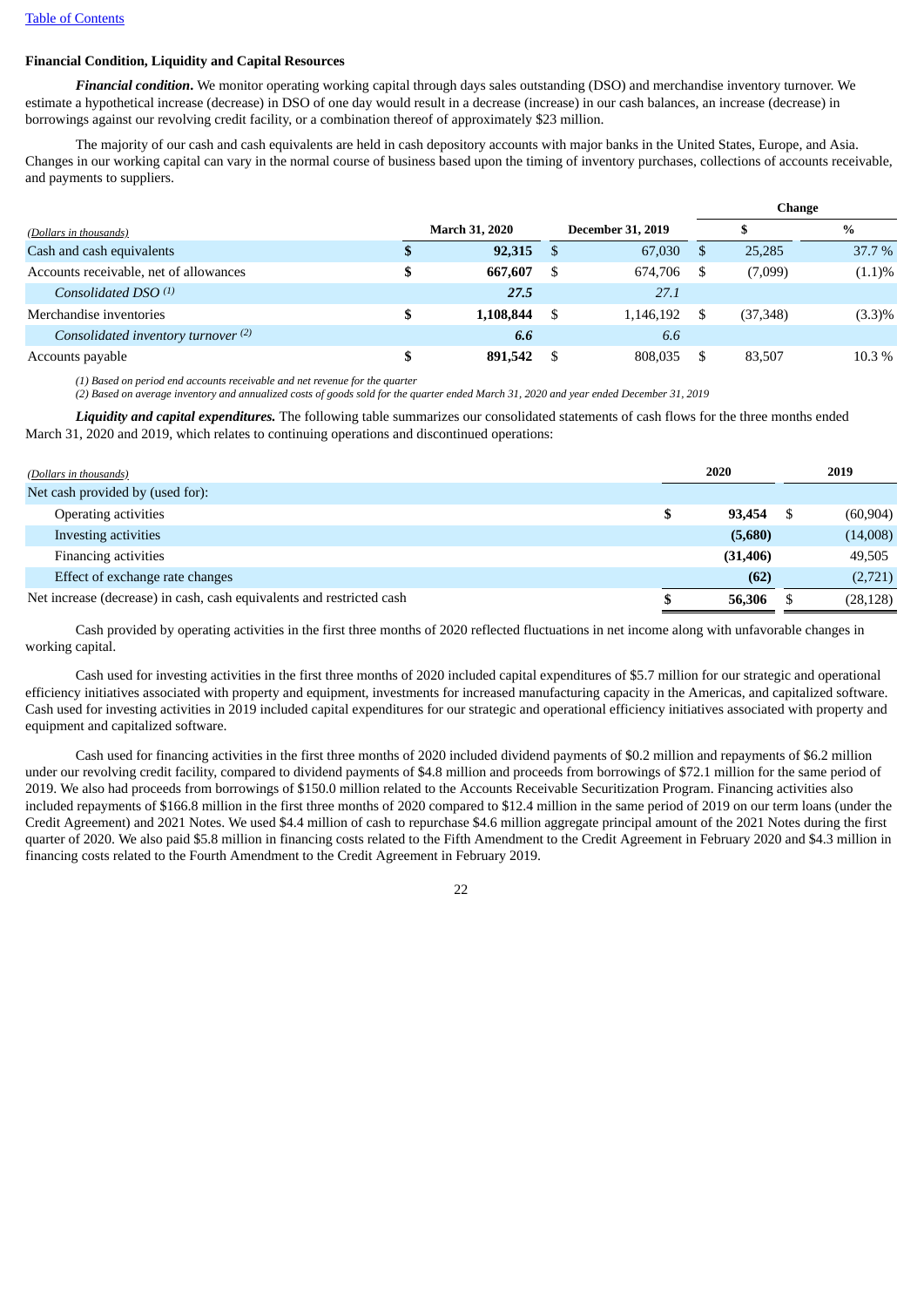*Capital resources.* Our sources of liquidity include cash and cash equivalents and a revolving credit facility under our Credit Agreement with Wells Fargo Bank, N.A., JPMorgan Chase Bank, N.A., Bank of America, N.A. and a syndicate of financial institutions (the Credit Agreement). The Credit Agreement provides a borrowing capacity of \$400 million and \$697 million outstanding in term loans. The interest rate on our revolving credit facility and Term A loans is based on the Eurocurrency Rate, the Federal Funds Rate or the Prime Rate, plus an adjustment based on our Consolidated Total Leverage Ratio as defined by the Credit Agreement. Our credit spread at March 31, 2020 was Eurocurrency Rate plus 4.25%. Our Term B loan accrues interest based on the Eurocurrency Rate, the Federal Funds Rate or the Prime Rate, plus interest rate margin of 3.50% per annum with respect to Base Rate Loans (as defined in the Credit Agreement), and 4.50% per annum with respect to Eurocurrency Rate Loans (as defined in the Credit Agreement). We are charged a commitment fee of between 12.5 and 25.0 basis points on the unused portion of the facility. The terms of the Credit Agreement requires us to maintain ratios for leverage and interest coverage, including on a pro forma basis in the event of an acquisition.

We also have a Security and Pledge Agreement (the Security Agreement) pursuant to which we granted collateral on behalf of the holders of the 2021 Notes and the 2024 Notes and parties secured on the Credit Agreement (the Secured Parties) including first priority liens and security interests in (a) all present and future shares of capital stock owned by the Credit Parties (as defined) in the Credit Parties' present and future subsidiaries (limited, in the case of controlled foreign corporations, to a pledge of 100% of the voting capital stock of each first-tier foreign subsidiary of each Credit Party) and (b) all present and future personal property and assets of the Credit Parties, subject to certain exceptions. The Fifth Amendment to the Credit Agreement included additional collateral requirements related to the parties secured on the Credit Agreement, including the obligation to pledge the Company's owned U.S. real estate and remaining equity interests in foreign subsidiaries*.* Our Credit Agreement has a "springing maturity date" with respect to the revolving loans and the Term A loans and the Term B loans. If as of the date 91 days prior to the maturity date of our 2021 Notes all outstanding amounts under the 2021 Notes have not been paid in full, then the Termination Date (as defined in the Credit Agreement) of the revolving credit facility and the Term A loans shall be the date that is 91 days prior to the maturity date of the 2021 Notes. Likewise, if as of the date 91 days prior to the maturity date of our 2024 Notes, all outstanding amounts under the 2024 Notes have not been paid in full, the Termination Date of the Term B loan shall be the date that is 91 days prior to the maturity date of the 2024 Notes.

At March 31, 2020 and December 31, 2019, we had borrowings of \$171.7 million and \$177.9 million, respectively, under the revolver and letters of credit of \$11.7 million and \$11.7 million, respectively, outstanding under the Credit Agreement along with \$508.1 million and \$512.7 million, respectively, in Senior Notes. At March 31, 2020 and December 31, 2019, we had \$215.5 million and \$209.3 million, respectively, available for borrowing, which reflected the letters of credit associated with discontinued operations of \$1.1 million and \$1.1 million, respectively, against our borrowing capacity. We also had letters of credit and bank guarantees outstanding for \$1.5 million as of March 31, 2020 and December 31, 2019, respectively, which supports certain facilities leased as well as other normal business activities in the United States and Europe.

From time to time, we may enter into transactions to repay, repurchase or redeem our outstanding indebtedness (including by means of open market purchases, privately negotiated repurchases, tender or exchange offers and/or repayments or redemptions pursuant to the debt's terms). Our ability to consummate any such transaction will depend on prevailing market conditions, our liquidity requirements, contractual restrictions and other factors. We cannot provide any assurance as to if or when we will consummate any such transactions or the terms of any such transaction.

The first quarter dividend of \$0.0025 per share was paid in March 2020. The payment of future dividends remains within the discretion of the Board of Directors and will depend upon our results of operations, financial condition, capital requirements, current and future limitations under our Credit Agreement (as amended) and other factors.

We believe available financing sources, including cash generated by operating activities and borrowings under the Credit Agreement, will be sufficient to fund our working capital needs, capital expenditures, long-term strategic growth, payments under long-term debt and lease arrangements, payments of quarterly cash dividends, share and debt repurchases and other cash requirements. While we believe that we will have the ability to meet our financing needs in the foreseeable future, changes in economic conditions may impact (i) the ability of financial institutions to meet their contractual commitments to us, (ii) the ability of our customers and suppliers to meet their obligations to us or (iii) our cost of borrowing.

We earn a portion of our operating income in foreign jurisdictions outside the United States. Our cash and cash equivalents held by our foreign subsidiaries totaled \$71.7 million and \$52.9 million at March 31, 2020 and December 31, 2019, respectively. We continue to remain permanently reinvested in our foreign subsidiaries, with the exception of a subsidiary in Thailand. We have no specific plans to indefinitely reinvest the unremitted earnings of our foreign subsidiary located in Thailand as of March 31, 2020. As such, we have recorded withholding tax liabilities that would be incurred upon future distribution to the U.S. There are no unrecognized deferred taxes as there is no outside basis difference unrelated to unremitted earnings for Thailand. We will continue to evaluate our foreign earnings repatriation policy in 2020 for all our foreign subsidiaries.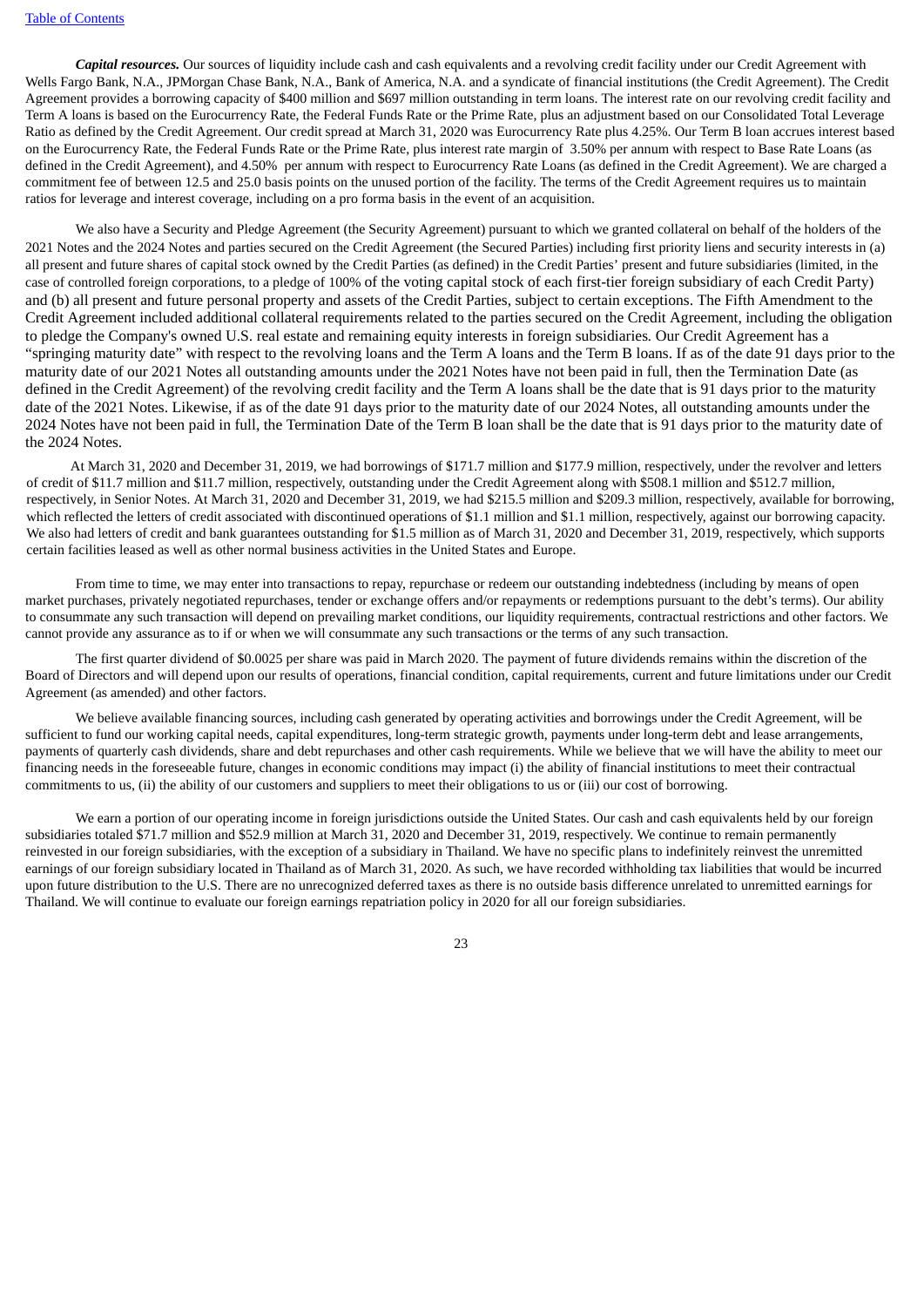#### **Recent Accounting Pronouncements**

For a discussion of recent accounting pronouncements, see our Annual Report on Form 10-K for the year ended December 31, 2019 and Note 13 in the Notes to Consolidated Financial Statements, included in this Quarterly Report on Form 10-Q for the quarterly period ended on March 31, 2020.

### **Forward-looking Statements**

Certain statements in this discussion constitute "forward-looking statements" within the meaning of the Private Securities Litigation Reform Act of 1995. Although we believe our expectations with respect to the forward-looking statements are based upon reasonable assumptions within the bounds of our knowledge of our business and operations, all forward-looking statements involve risks and uncertainties and, as a result, actual results could differ materially from those projected, anticipated or implied by these statements. Such forward-looking statements involve known and unknown risks, including, but not limited to:

- our ability to achieve revenue and operating income goals may be affected by: COVID-19 related factors, risks and challenges, including among others, the length of time that the pandemic continues, a decrease in revenue ultimately resulting in less cash flow, longer duration in receivables collection, the need to expedite payments to important suppliers may grow, shifts in demand away from certain products we manufacture and distribute, reduced workforces which may be caused by, but not limited to, the temporary inability of the workforce to work due to illness, quarantine, or government mandates, or temporary production and distribution center and office closures due to reduced workforces or government mandates, potential resulting labor negotiations or disputes, changes in the types and numbers of businesses that compete with us, including non-traditional competitors, and the aggressiveness of that competition, and trends in elective surgeries and other healthcare spending not directly associated with COVID-19;
- our ability to successfully close the sale of our European logistics business, Movianto, to EHDH Holding Group (EHDH);
- competitive pressures in the marketplace, including intense pricing pressure;
- our ability to retain existing and attract new customers in a market characterized by significant customer consolidation and intense costcontainment initiatives;
- our dependence on sales to certain customers or the loss or material reduction in purchases by key customers;
- our dependence on distribution of product of certain suppliers:
- our ability to successfully identify, manage or integrate acquisitions;
- our ability to successfully manage our international operations, including risks associated with changes in international trade regulations, foreign currency volatility, changes in regulatory conditions, deteriorating economic conditions, adverse tax consequences, and other risks of operating in international markets;
- uncertainties related to and our ability to adapt to changes in government regulations, including healthcare laws and regulations;
- risks arising from possible violations of legal, regulatory or licensing requirements of the markets in which we operate;
- uncertainties related to general economic, regulatory and business conditions;
- our ability to successfully implement our strategic initiatives;
- the availability of and modifications to existing supplier funding programs and our ability to meet the terms to qualify for certain of these programs;
- the effect of price volatility in the commodities markets, including fuel price fluctuations, on our operating costs and supplier product prices;
- our ability to adapt to changes in product pricing and other terms of purchase by suppliers of product;
- the ability of customers and suppliers to meet financial commitments due to us;
- changes in manufacturer preferences between direct sales and wholesale distribution;
- changing trends in customer profiles and ordering patterns and our ability to meet customer demand for additional value-added services;

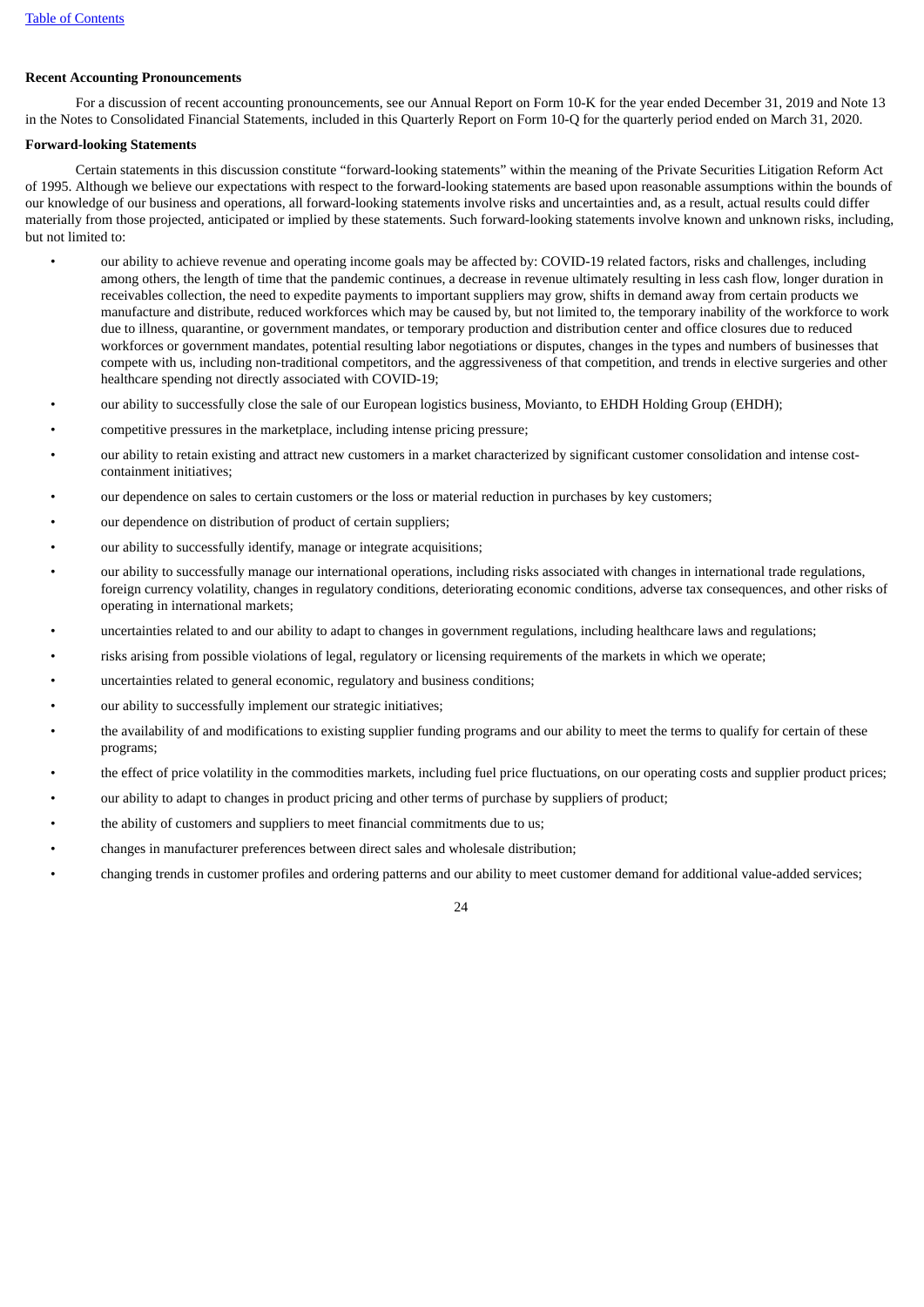- our ability to manage operating expenses and improve operational efficiencies in response to changing customer profiles;
- our ability to meet performance targets specified by customer contracts under contractual commitments;
- availability of and our ability to access special inventory buying opportunities;
- the ability of business partners and financial institutions to perform their contractual responsibilities;
- our ability to continue to obtain financing, obtain financing at reasonable rates and to manage financing costs and interest rate risk, and our ability to refinance, extend or repay our substantial indebtedness;
- the risk that information systems are interrupted or damaged or fail for any extended period of time, that new information systems are not successfully implemented or integrated, or that there is a data security breach in our information systems;
- the risk that a decline in business volume or profitability could result in an impairment of goodwill or other long-lived assets;
- our ability to timely or adequately respond to technological advances in the medical supply industry;
- the costs associated with and outcome of outstanding and any future litigation, including product and professional liability claims;
- adverse changes in U.S. and foreign tax laws and the outcome of outstanding tax contingencies and legislative and tax proposals;
- our ability to successfully implement the expense reduction and productivity and efficiency increasing initiatives;
- our ability to continue to comply with the terms and conditions of Byram Healthcare's Corporate Integrity Agreement;
- the potentially adverse impact of the United Kingdom's withdrawal from the European Union; and
- other factors detailed from time to time in the reports we file with the SEC.

We undertake no obligation to update or revise any forward-looking statements, except as required by applicable law.

#### <span id="page-24-0"></span>**Item 3. Quantitative and Qualitative Disclosures About Market Risk**

We are subject to price risk for our raw materials, the most significant of which relates to the cost of polypropylene and nitrile used in the manufacturing processes of our Global Products segment. Prices of the commodities underlying these raw materials are volatile and have fluctuated significantly in recent years and in the future may contribute to fluctuations in our results of operations. The ability to hedge these commodity prices is limited.

In the normal course of business, we are exposed to foreign currency translation and transaction risks. Our business transactions outside of the United States are primarily denominated in the euro, British pound and Thai baht. We may use foreign currency forwards, swaps and options, where possible, to manage our risk related to certain foreign currency fluctuations.

We are exposed to market risk from changes in interest rates related to our borrowing under our Credit Agreement. However, we enter into interest rate swap agreements to manage our exposure to interest rate changes. We had \$697 million in borrowings under our term loans, \$172 million in borrowings under our revolving credit facility, \$147 million in borrowings under our accounts receivable securitization program, and \$12 million in letters of credit under the Credit Agreement at March 31, 2020. After considering the effects of interest rate swap agreements outstanding as of March 31, 2020, we estimate an increase in interest rates of 100 basis points would result in a potential reduction in future pre-tax earnings of approximately \$6 million per year based on our borrowings outstanding at March 31, 2020.

Due to the nature and pricing of our Global Solutions segment distribution services, we are exposed to potential volatility in fuel prices. Our strategies for helping to mitigate our exposure to changing domestic fuel prices have included using trucks with improved fuel efficiency. We benchmark our domestic diesel fuel purchase prices against the U.S. Weekly Retail On-Highway Diesel Prices (benchmark) as quoted by the U.S. Energy Information Administration. The benchmark averaged \$2.88 and \$3.02 per gallon in the first three months of 2020 and 2019, respectively. Based on our fuel consumption in the first three months of 2020, we estimate that every 10 cents per gallon increase in the benchmark would reduce our Global Solutions segment operating income by approximately \$0.2 million on an annualized basis.

## <span id="page-24-1"></span>**Item 4. Controls and Procedures**

We carried out an evaluation, with the participation of management, including our principal executive officer and principal financial officer, of the effectiveness of our disclosure controls and procedures (pursuant to Rule 13a-15(e) under the Securities Exchange Act of 1934, as amended) as of the end of the period covered by this report. Based upon that evaluation, the principal executive officer and principal financial officer concluded that our disclosure controls and procedures were effective as of March 31, 2020. There was no change in our internal control over financial reporting that occurred during the period of this report that has materially affected, or is reasonably likely to materially affect, our internal control over financial reporting.

#### <span id="page-24-2"></span>**Part II. Other Information**

#### <span id="page-24-3"></span>**Item 1. Legal Proceedings**

Certain legal proceedings pending against us are described in our Annual Report on Form 10-K for the year ended December 31, 2019. Through March 31, 2020, there have been no material developments in any legal proceedings reported in such Annual Report.

#### <span id="page-24-4"></span>**Item 1A. Risk Factors**

The following description of risk factors includes any material changes to, and supersedes the description of, risk factors associated with our business previously disclosed in Part I, Item 1A of the 2019 Form 10-K, under the heading "Risk Factors." Set forth below is a certain risk factor that we currently believe could materially and adversely affect our business, financial condition, results of operations and cash flows. This risk factor is in addition to those mentioned in other parts of this report and are not all of the risks that we face. We could also be affected by risks that we currently are not aware of or that we currently do not consider material to our business.

We are subject to risks related to public health crises such as the global pandemic associated with the 2019 novel coronavirus (COVID-19).

As a global healthcare solutions company, we are impacted by public health crises such as the global pandemic associated with COVID-19. The outbreak has significantly increased uncertainty and unpredictability of global economic conditions and the demand for and supply of raw materials and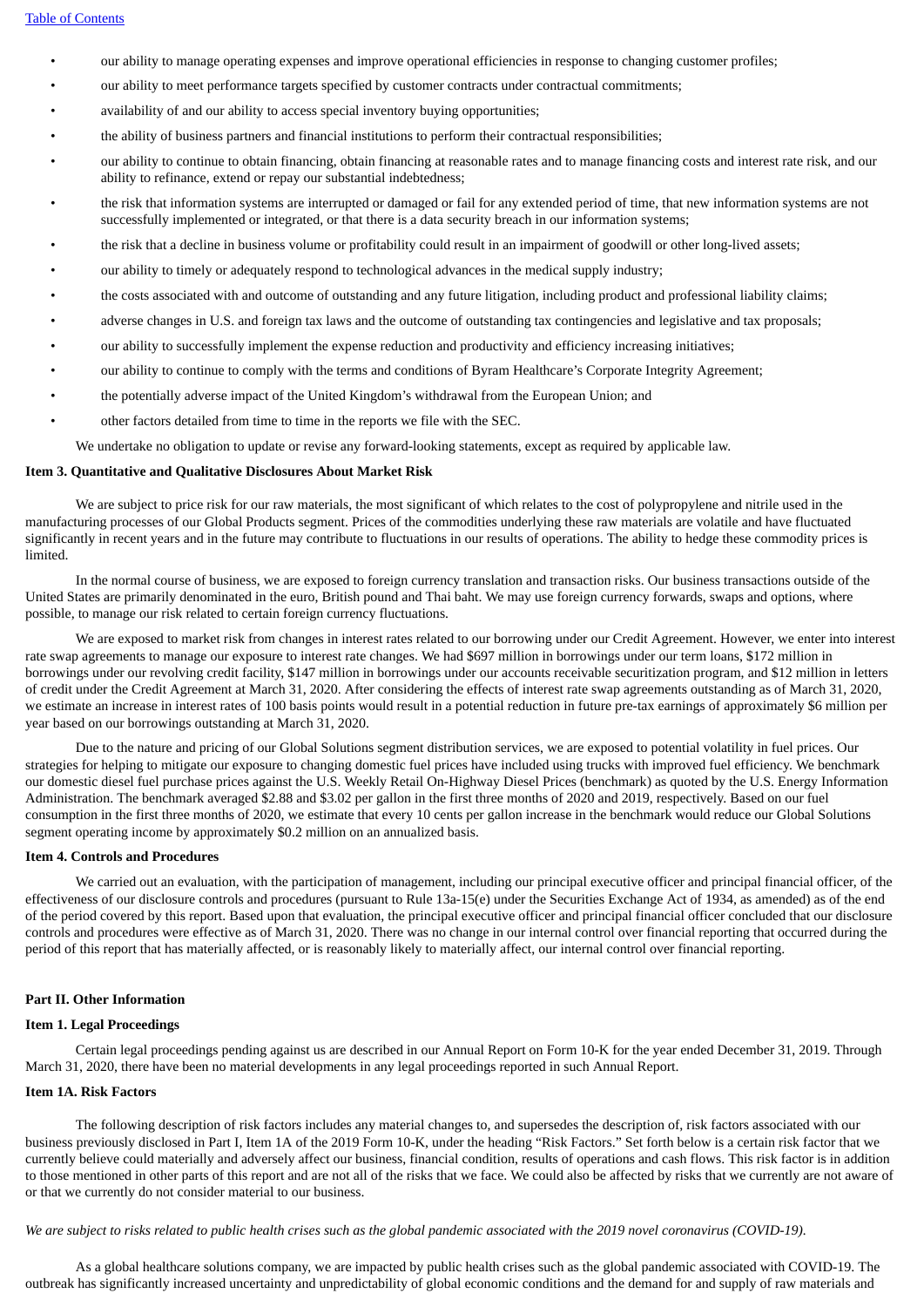finished goods required for our operations. In addition, public and private sector policies and initiatives to reduce the transmission of COVID-19, such as the imposition of travel restrictions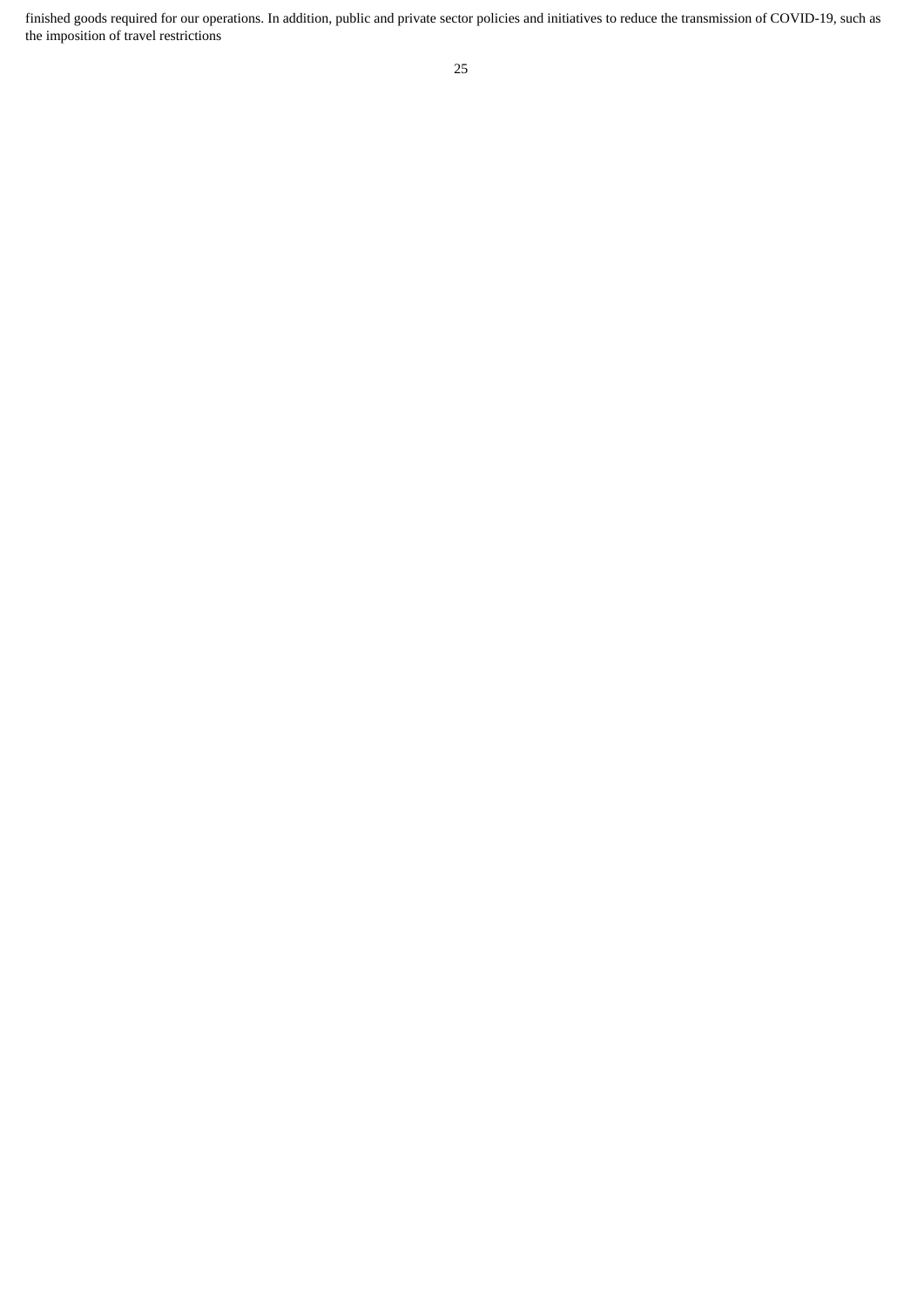## Table of [Contents](#page-1-0)

and the adoption of remote working, have impacted our operations. In these challenging and dynamic circumstances, we are working to protect our employees and the public, maintain business continuity and sustain our operations, including ensuring the safety and protection of the people who work in our production and distribution centers across the world, many of whom support the manufacturing and delivery of products that are critical in response to the global pandemic. We may restrict the operations of our production and distribution centers if we deem it necessary or if recommended or mandated by governmental authorities which would have an adverse impact on us. There is a risk that revenues will decrease ultimately resulting in less cash flow, we may see longer duration in receivables collection, and the need to expedite payments to important suppliers may grow. COVID-19 may impact our supply chains relative to global demand for our facial protection and protective apparel products. COVID-19 may also affect the ability of suppliers and vendors to provide products and services to us. Some of these factors could increase the demand for our products, while others could decrease demand or make it more difficult for us to serve customers. Furthermore, COVID-19 has impacted and may further impact the broader economies of affected countries, including negatively impacting economic growth, the proper functioning of financial and capital markets, foreign currency exchange rates, and interest rates. For example, in recent weeks, the continued spread of COVID-19 has led to disruption and volatility in the global capital markets, which increases the cost of capital and adversely impacts access to capital. Due to the speed with which the situation is developing and the uncertainty of its duration and the timing of recovery, we are not able at this time to predict the extent to which the COVID-19 pandemic may have a material effect on our financial or operational results, but the following adverse risks exist:

- Actions by the United States government or other foreign government could affect our business. These actions include purchasing products that we make or sell, imposing new product standards or allowing the use of alternative products, instituting regulatory requirements to purchase only locally manufactured products, exercising control over manufacturing or distribution operations, taking trade actions including the imposition or removal of tariffs or import / export controls, subsidizing the supply of products, or other actions;
- Quarantine decisions by public or private entities may influence our ability to operate or our ability to ship or receive products. For example, if shipping companies cease or reduce land or sea freight channels, raw material and finished good deliveries may be slowed or stopped;
- Our customers may change their payment patterns or lose their ability to pay invoices, which could have a material adverse impact on our cash flow;
- Our suppliers may increase pricing or impose new purchasing requirements, such as minimum purchase quantities or pay-in-advance payment terms, which could have a material adverse impact on our cash flow;
- Raw materials or finished goods that we require for our operations may not be available, or pricing for such items may increase beyond the willingness of our customers to pay;
- New competitors may enter our market, including both small and large scale suppliers;
- COVID-19 illness among our workers in manufacturing or distribution operations could impact our operations or compel the closure of one or more facilities for an unknown period of time. Labor relations in our facilities related to COVID-19 could also negatively impact our operations;
- We may invest in additional manufacturing capacity for which demand slows in the future, which could have a material adverse impact on our cash flow; and
- Technology infrastructure failures could materially inhibit our operations that currently include a substantial portion of remote work. For example, voice or data line failures resulting from natural, manmade or cyber-attack could impair our ability to operate.

We have incurred additional costs to ensure we meet the needs of our customers, including increasing our workforce in order to produce or distribute certain essential products for our customers, providing personal protective equipment to our workforce, incremental shipping and transportation costs, incremental technology costs, and additional cleaning costs throughout our facilities. We expect to continue to incur additional costs, which may be significant as we continue to implement operational changes in response to this pandemic. Further, our management is focused on mitigating COVID-19, which has required and will continue to require, a large investment of time and resources across our enterprise and will delay other value added services and strategic initiatives. Additionally, currently some of our teammates are working remotely. An extended period of remote work arrangements could strain our business continuity plans, introduce operational risk, including but not limited to cybersecurity risks, and impair our ability to manage our business. If we do not respond appropriately to the pandemic, or if customers do not perceive our response to be adequate for the United States or our international markets, we could suffer damage to our reputation and our brands, which could adversely affect our business.

The impact of COVID-19 may also exacerbate other risks discussed in Item 1A. Risk Factors in our Annual Report on Form 10-K, any of which could have a material effect on us. This situation is changing rapidly and additional impacts may arise that we are not aware of currently.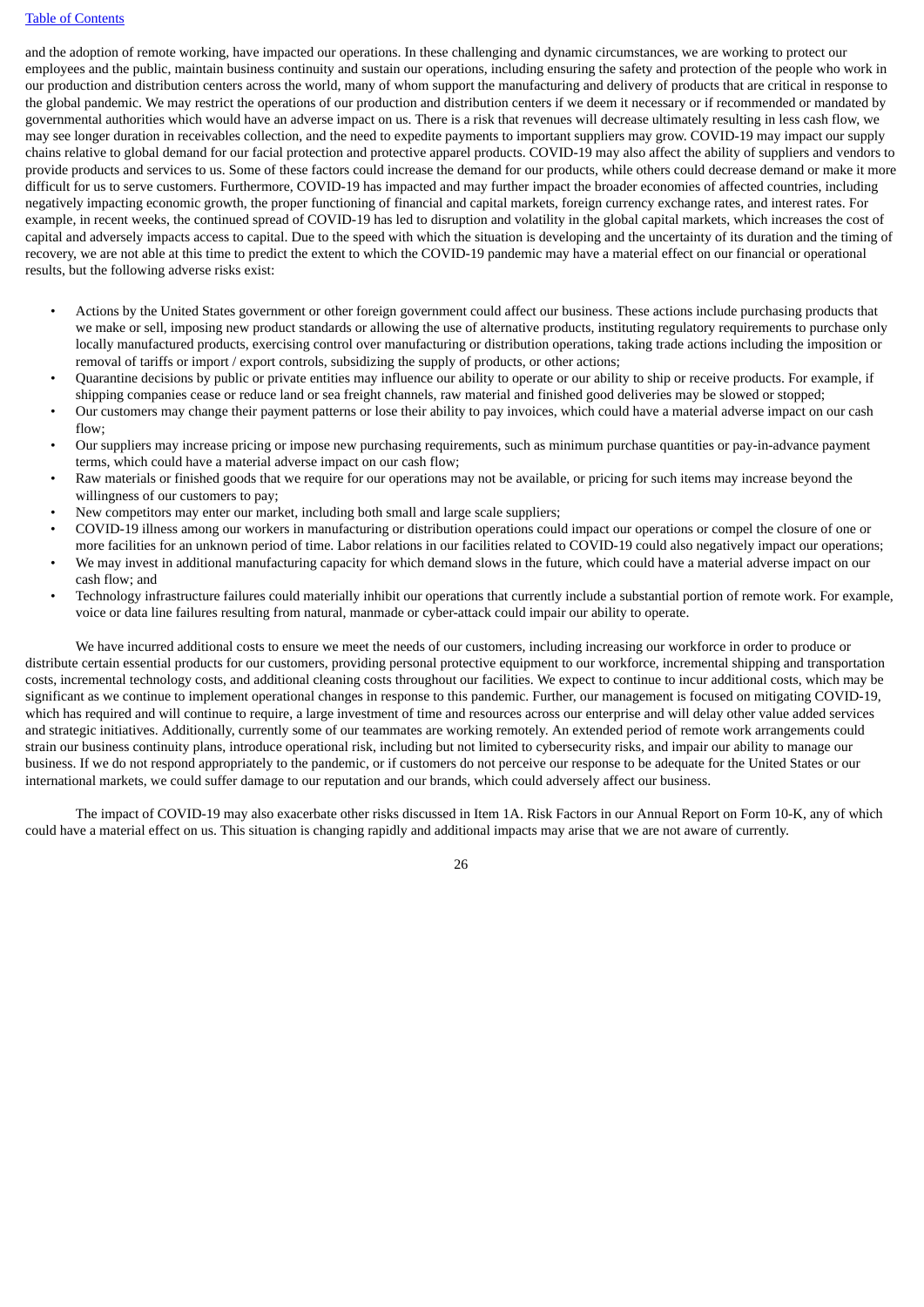## <span id="page-27-0"></span>**Item 6. Exhibits**

(a) Exhibits

| 31.1    | Certification of Chief Executive Officer pursuant to Rule 13a-14(a) under the Securities Exchange Act of 1934, as adopted pursuant to<br>Section 302 of the Sarbanes-Oxley Act of 2002. |
|---------|-----------------------------------------------------------------------------------------------------------------------------------------------------------------------------------------|
| 31.2    | Certification of Chief Financial Officer pursuant to Rule 13a-14(a) under the Securities Exchange Act of 1934, as adopted pursuant to<br>Section 302 of the Sarbanes-Oxley Act of 2002. |
| 32.1    | Certification of Chief Executive Officer pursuant to 18 U.S.C. Section 1350, as adopted pursuant to Section 906 of the Sarbanes-Oxley<br>Act of 2002.                                   |
| 32.2    | Certification of Chief Financial Officer pursuant to 18 U.S.C. Section 1350, as adopted pursuant to Section 906 of the Sarbanes-Oxley<br>Act of 2002.                                   |
| 101.INS | XBRL Instance Document - the instance document does not appear in the Interactive Data File because its XBRL tags are embedded<br>within the Inline XBRL document.                      |
| 101.SCH | XBRL Taxonomy Extension Schema Document                                                                                                                                                 |
| 101.CAL | XBRL Taxonomy Extension Calculation Linkbase Document                                                                                                                                   |
| 101.DEF | XBRL Taxonomy Definition Linkbase Document                                                                                                                                              |
| 101.LAB | XBRL Taxonomy Extension Label Linkbase Document                                                                                                                                         |
| 101.PRE | XBRL Taxonomy Extension Presentation Linkbase Document                                                                                                                                  |

104 Cover Page Interactive Data File (formatted as inline XBRL and contained in Exhibit 101)

\* Certain exhibits and schedules have been omitted pursuant to Item 601(b)(2) of Regulation S-K. The Company hereby undertakes to furnish copies of such omitted materials supplementally upon request by the SEC. \*\* Management contract or compensatory plan or arrangement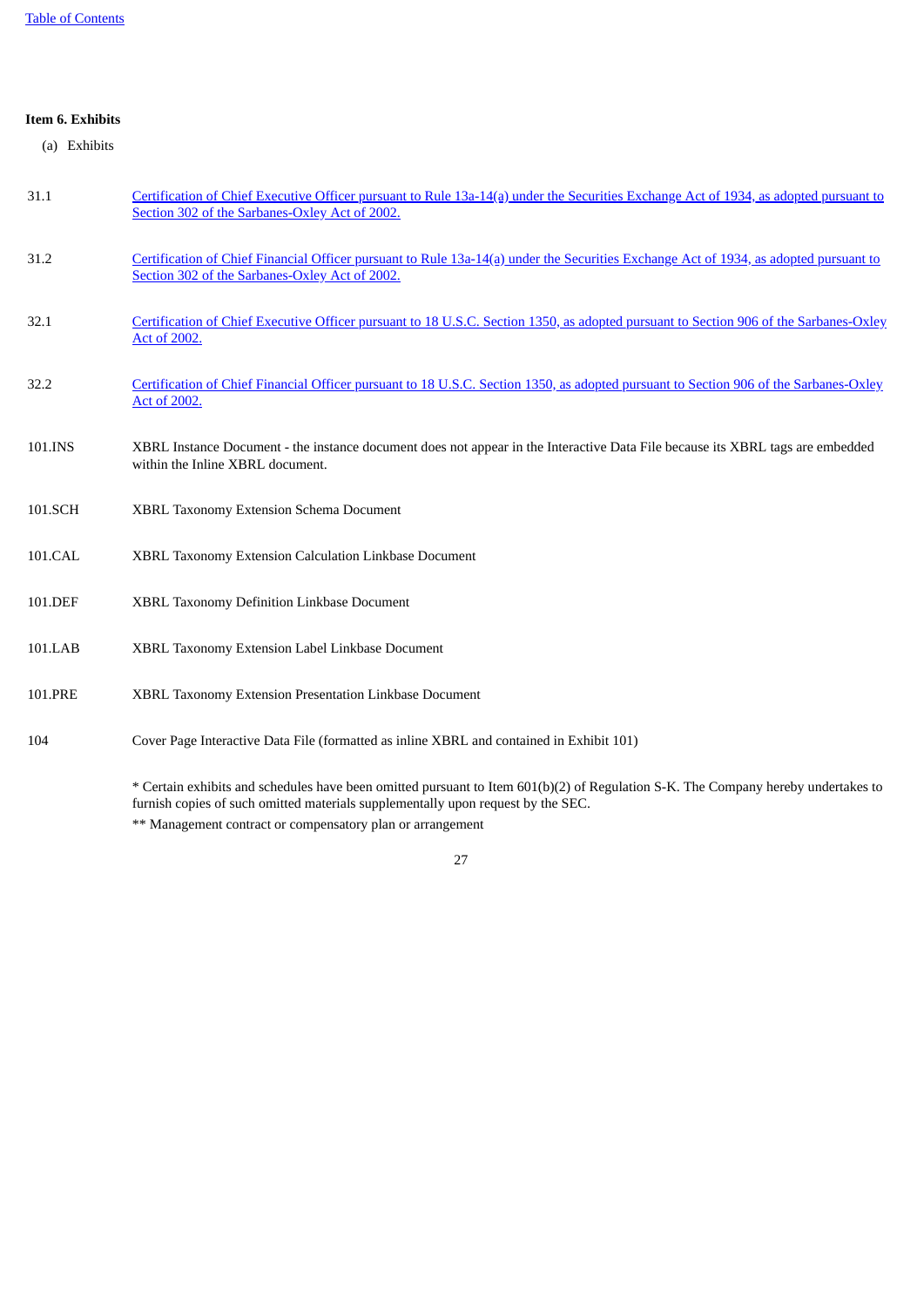### **SIGNATURES**

Pursuant to the requirements of the Securities Exchange Act of 1934, the Registrant has duly caused this report to be signed on its behalf by the undersigned thereunto duly authorized.

Date: May 6, 2020 /s/ Andrew G. Long

Owens & Minor, Inc. (Registrant)

Date: May 6, 2020 /s/ Edward A. Pesicka

Edward A. Pesicka President & Chief Executive Officer

Andrew G. Long Executive Vice President & Chief Financial Officer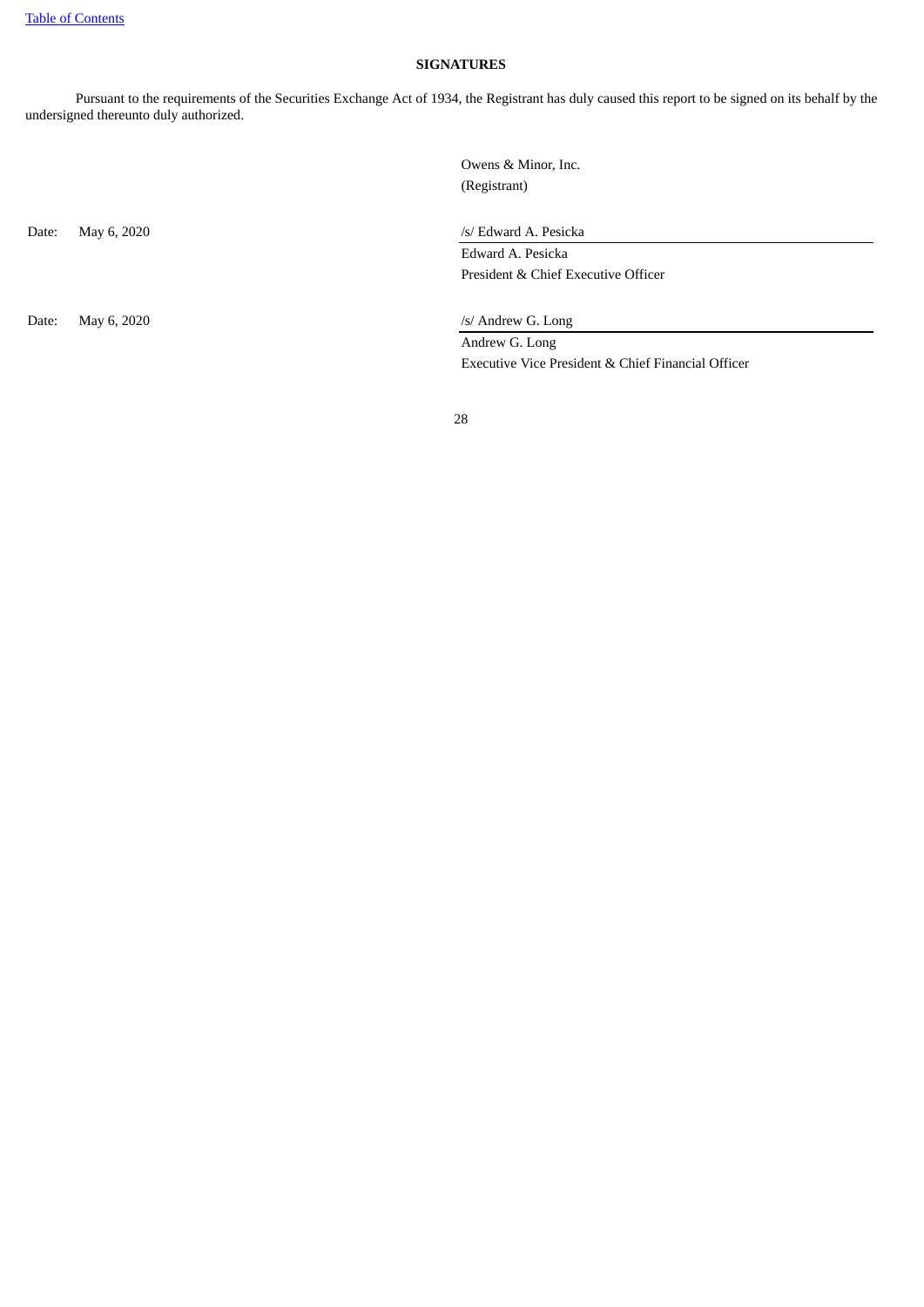## **CERTIFICATION PURSUANT TO RULE 13a-14(a) UNDER THE SECURITIES EXCHANGE ACT OF 1934, AS ADOPTED PURSUANT TO SECTION 302 OF THE SARBANES-OXLEY ACT OF 2002**

### <span id="page-29-0"></span>I, Edward A. Pesicka, certify that:

- 1. I have reviewed this Quarterly Report on Form 10-Q for the quarter ended March 31, 2020 of Owens & Minor, Inc.;
- 2. Based on my knowledge, this report does not contain any untrue statement of a material fact or omit to state a material fact necessary to make the statements made, in light of the circumstances under which such statements were made, not misleading with respect to the period covered by this report;
- 3. Based on my knowledge, the financial statements, and other financial information included in this report, fairly present in all material respects the financial condition, results of operations and cash flows of the registrant as of, and for, the periods presented in this report;
- 4. The registrant's other certifying officer and I are responsible for establishing and maintaining disclosure controls and procedures (as defined in Exchange Act Rules 13a-15(e) and 15d-15(e)) and internal control over financial reporting (as defined in Exchange Act Rules 13a-15(f) and 15d-15(f)) for the registrant and have:
	- a. Designed such disclosure controls and procedures, or caused such disclosure controls and procedures to be designed under our supervision, to ensure that material information relating to the registrant, including its consolidated subsidiaries, is made known to us by others within those entities, particularly during the period in which this report is being prepared;
	- b. Designed such internal control over financial reporting, or caused such internal control over financial reporting to be designed under our supervision, to provide reasonable assurance regarding the reliability of financial reporting and the preparation of financial statements for external purposes in accordance with generally accepted accounting principles;
	- c. Evaluated the effectiveness of the registrant's disclosure controls and procedures and presented in this report our conclusions about the effectiveness of the disclosure controls and procedures, as of the end of the period covered by this report based on such evaluation; and
	- d. Disclosed in this report any change in the registrant's internal control over financial reporting that occurred during the registrant's most recent fiscal quarter (the registrant's fourth fiscal quarter in the case of an annual report) that has materially affected, or is reasonably likely to materially affect, the registrant's internal control over financial reporting; and
- 5. The registrant's other certifying officer and I have disclosed, based on our most recent evaluation of internal control over financial reporting, to the registrant's auditors and the audit committee of the registrant's board of directors (or persons performing the equivalent functions):
	- a. All significant deficiencies and material weaknesses in the design or operation of internal control over financial reporting which are reasonably likely to adversely affect the registrant's ability to record, process, summarize and report financial information; and
	- b. Any fraud, whether or not material, that involves management or other employees who have a significant role in the registrant's internal control over financial reporting.

Date: May 6, 2020

/s/ Edward A. Pesicka

Edward A. Pesicka President & Chief Executive Officer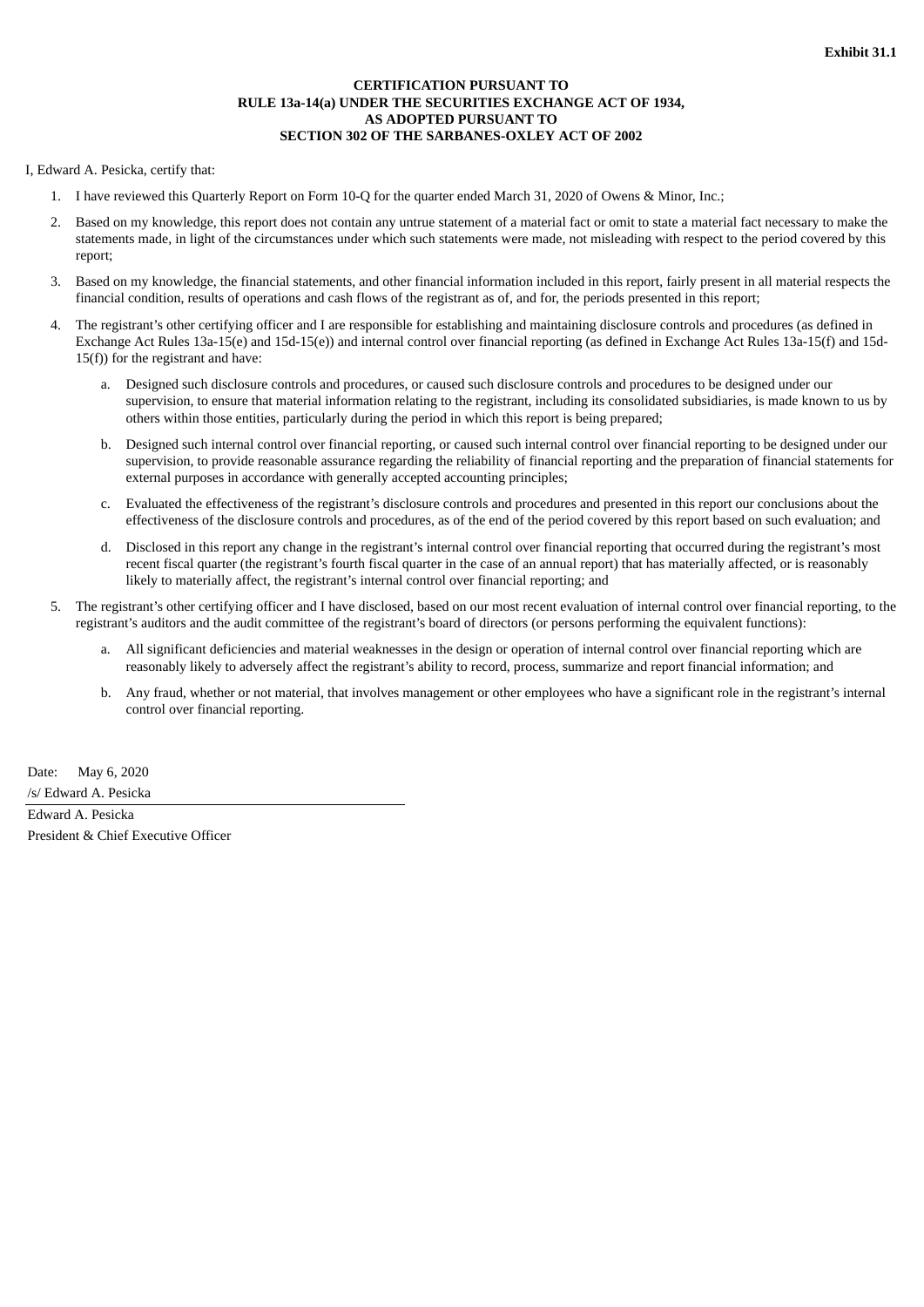## **CERTIFICATION PURSUANT TO RULE 13a-14(a) UNDER THE SECURITIES EXCHANGE ACT OF 1934, AS ADOPTED PURSUANT TO SECTION 302 OF THE SARBANES-OXLEY ACT OF 2002**

### <span id="page-30-0"></span>I, Andrew G. Long, certify that:

- 1. I have reviewed this Quarterly Report on Form 10-Q for the quarter ended March 31, 2020, of Owens & Minor, Inc.;
- 2. Based on my knowledge, this report does not contain any untrue statement of a material fact or omit to state a material fact necessary to make the statements made, in light of the circumstances under which such statements were made, not misleading with respect to the period covered by this report;
- 3. Based on my knowledge, the financial statements, and other financial information included in this report, fairly present in all material respects the financial condition, results of operations and cash flows of the registrant as of, and for, the periods presented in this report;
- 4. The registrant's other certifying officer and I are responsible for establishing and maintaining disclosure controls and procedures (as defined in Exchange Act Rules 13a-15(e) and 15d-15(e)) and internal control over financial reporting (as defined in Exchange Act Rules 13a-15(f) and 15d-15(f)) for the registrant and have:
	- a. Designed such disclosure controls and procedures, or caused such disclosure controls and procedures to be designed under our supervision, to ensure that material information relating to the registrant, including its consolidated subsidiaries, is made known to us by others within those entities, particularly during the period in which this report is being prepared;
	- b. Designed such internal control over financial reporting, or caused such internal control over financial reporting to be designed under our supervision, to provide reasonable assurance regarding the reliability of financial reporting and the preparation of financial statements for external purposes in accordance with generally accepted accounting principles;
	- c. Evaluated the effectiveness of the registrant's disclosure controls and procedures and presented in this report our conclusions about the effectiveness of the disclosure controls and procedures, as of the end of the period covered by this report based on such evaluation; and
	- d. Disclosed in this report any change in the registrant's internal control over financial reporting that occurred during the registrant's most recent fiscal quarter (the registrant's fourth fiscal quarter in the case of an annual report) that has materially affected, or is reasonably likely to materially affect, the registrant's internal control over financial reporting; and
- 5. The registrant's other certifying officer and I have disclosed, based on our most recent evaluation of internal control over financial reporting, to the registrant's auditors and the audit committee of the registrant's board of directors (or persons performing the equivalent functions):
	- a. All significant deficiencies and material weaknesses in the design or operation of internal control over financial reporting which are reasonably likely to adversely affect the registrant's ability to record, process, summarize and report financial information; and
	- b. Any fraud, whether or not material, that involves management or other employees who have a significant role in the registrant's internal control over financial reporting.

Date: May 6, 2020

/s/ Andrew G. Long

Andrew G. Long Executive Vice President & Chief Financial Officer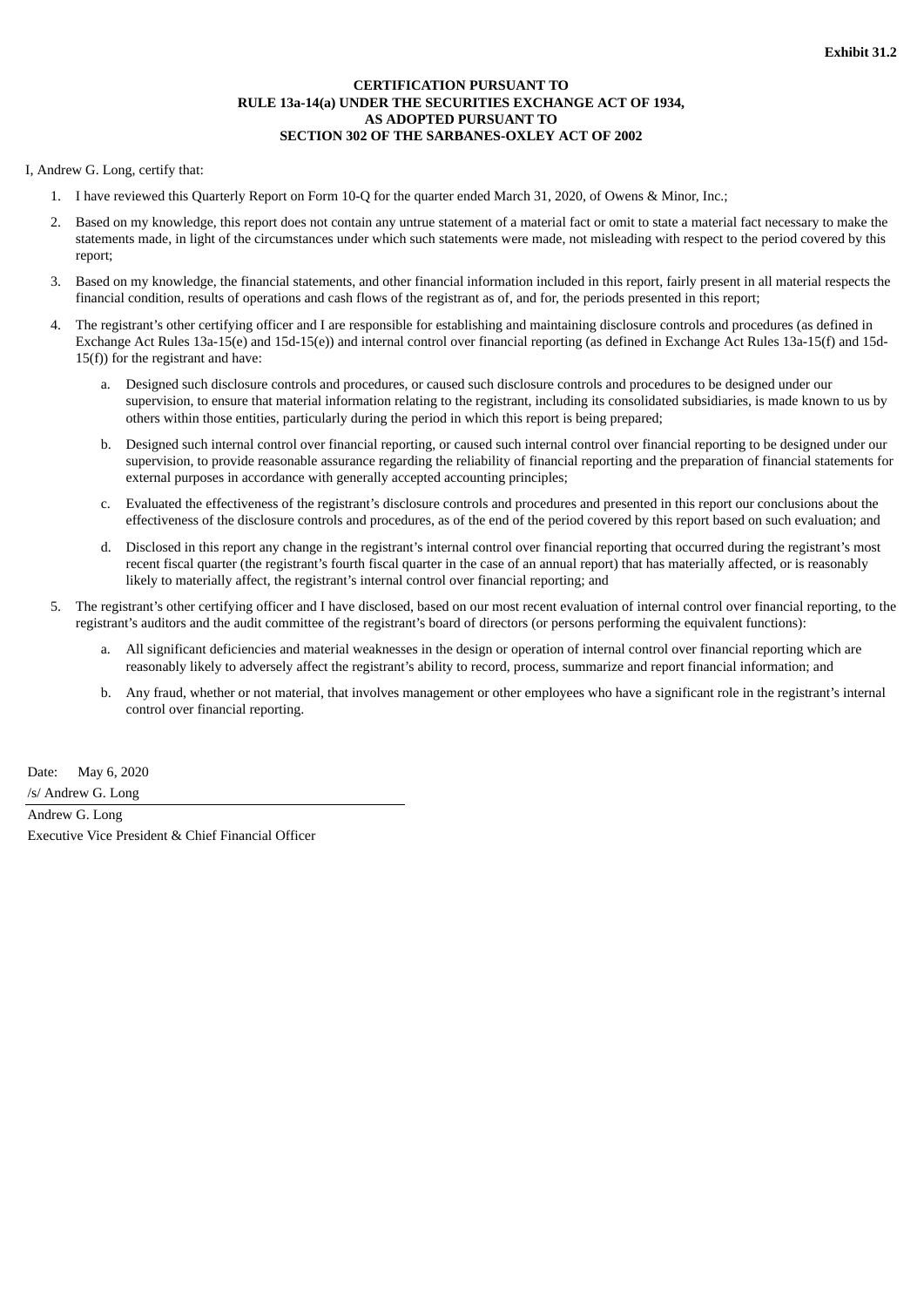## **CERTIFICATION PURSUANT TO 18 U.S.C. SECTION 1350, AS ADOPTED PURSUANT TO SECTION 906 OF THE SARBANES-OXLEY ACT OF 2002**

<span id="page-31-0"></span>In connection with the Quarterly Report of Owens & Minor, Inc. (the "Company") on Form 10-Q for the period ended March 31, 2020, as filed with the Securities and Exchange Commission on the date hereof (the "Report"), I, Edward A. Pesicka, President & Chief Executive Officer of the Company, certify, pursuant to 18 U.S.C. Section 1350, as adopted pursuant to Section 906 of the Sarbanes-Oxley Act of 2002, that to the best of my knowledge:

(1) The Report fully complies with the requirements of Section 13(a) or 15(d) of the Securities Exchange Act of 1934, as amended; and

(2) The information contained in the Report fairly presents, in all material respects, the financial condition and results of operations of the Company.

/s/ Edward A. Pesicka

Edward A. Pesicka President & Chief Executive Officer Owens & Minor, Inc. May 6, 2020